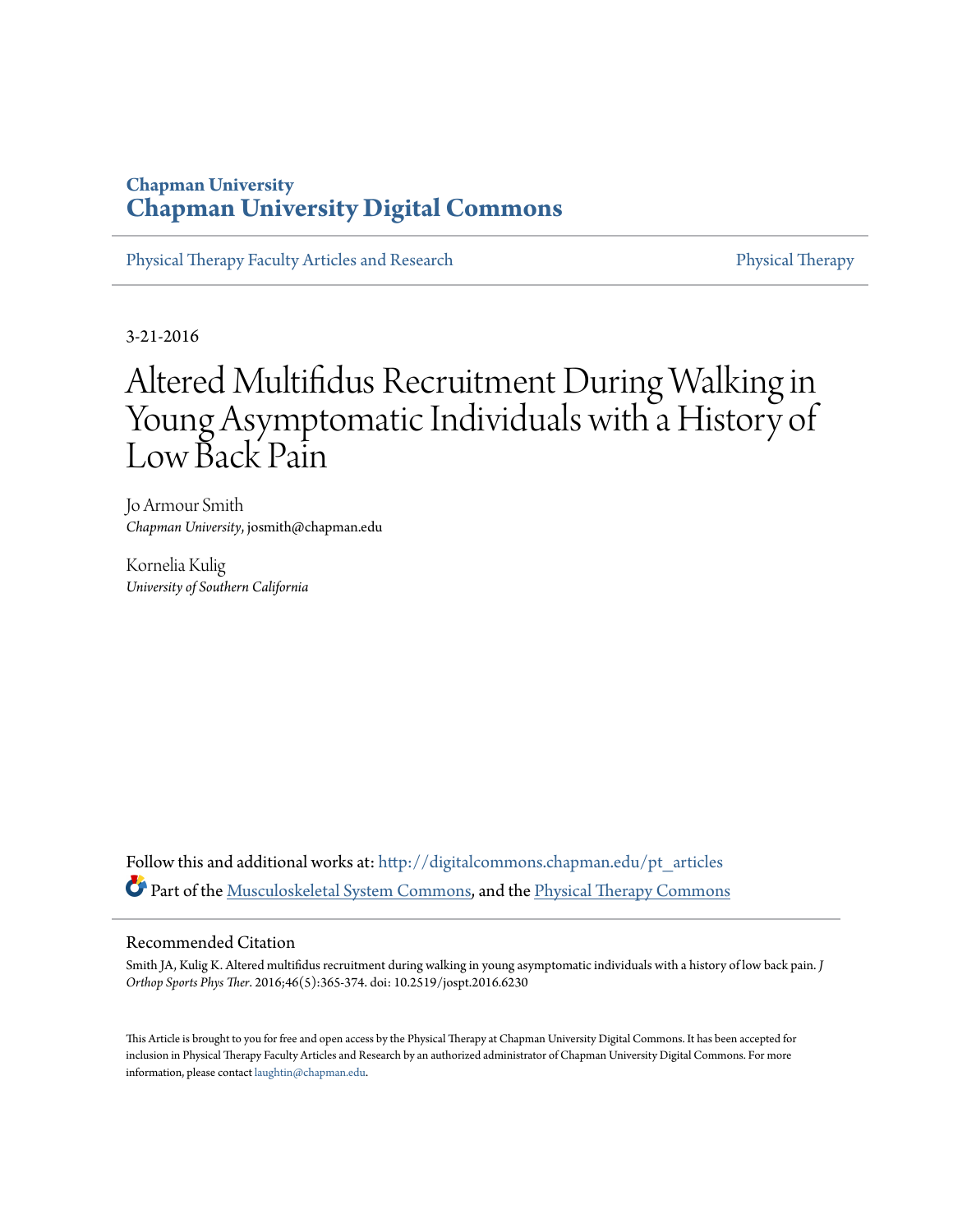## Altered Multifidus Recruitment During Walking in Young Asymptomatic Individuals with a History of Low Back Pain

#### **Comments**

This is a pre-copy-editing, author-produced PDF of an article accepted for publication in *Journal of Orthopaedic & Sports Physical Therapy*, volume 46, issue 5, in 2016 following peer review. The definitive publisher-authenticated version is available online at [DOI: 10.2519/jospt.2016.6230](http://dx.doi.org/10.2519/jospt.2016.6230)

#### **Copyright**

Journal of Orthopaedic & Sports Physical Therapy 2016. For personal use only. No other uses without permission. All rights reserved.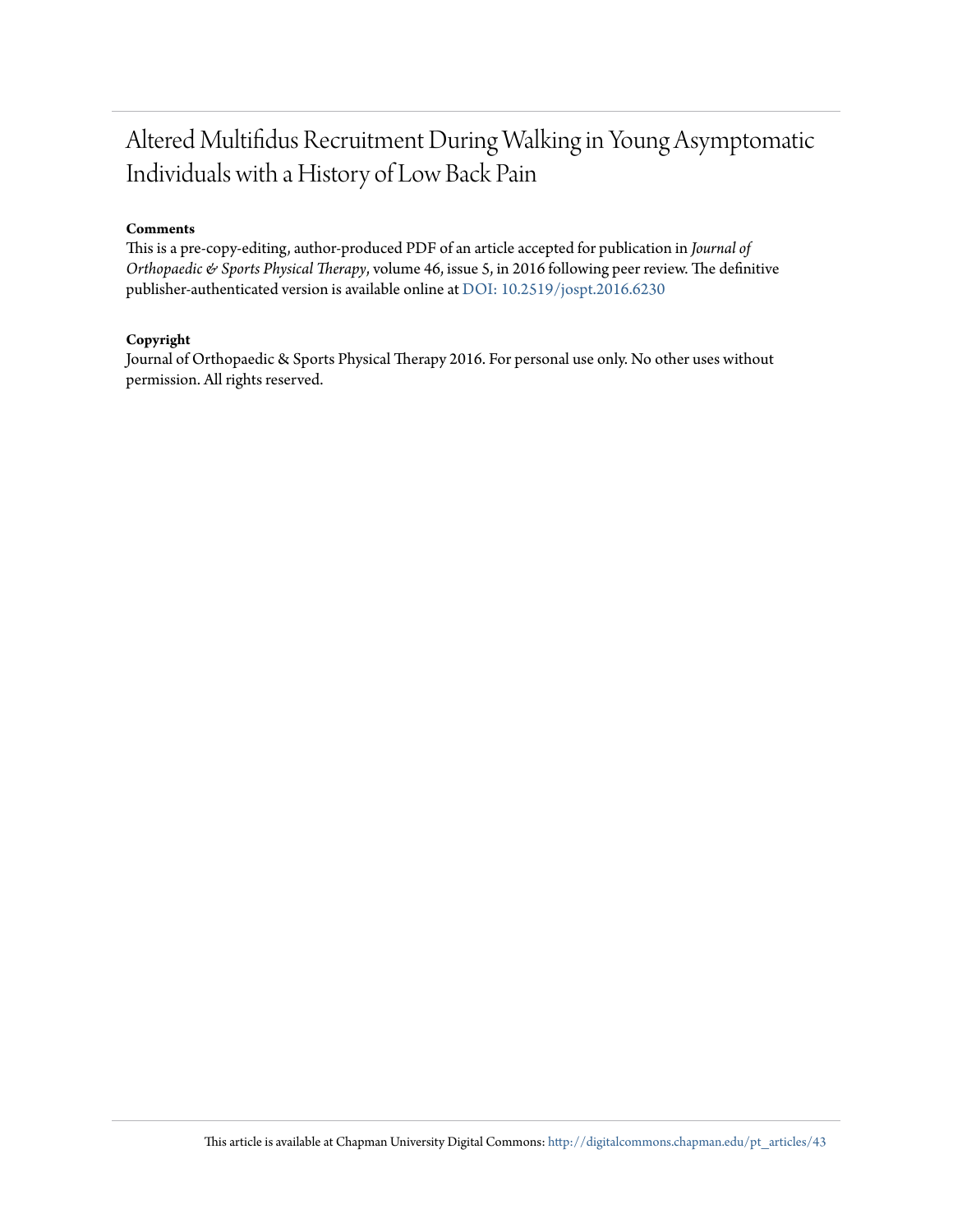Altered multifidus recruitment during walking in young asymptomatic individuals with a history of low back pain.

Jo Armour Smith PT, PhD<sup>1, 2\*</sup>, Kornelia Kulig<sup>2</sup> PT, PhD <sup>1</sup>Department of Physical Therapy, Crean College of Health and Behavioral Sciences, Chapman University <sup>2</sup>Division of Biokinesiology and Physical Therapy, University of Southern California

\*Author for correspondence Jo Armour Smith Department of Physical Therapy Harry and Diane Rinker Health Science Campus Chapman University 9401 Jeronimo Road Irvine, CA, 92618.

## josmith@chapman.edu

This study was approved by the University of Southern California Health Sciences Campus Institutional Review Board

This study was funded in part by awards from the Orthopaedic Section of the APTA, the Foundation for Physical Therapy and the American Society of Biomechanics.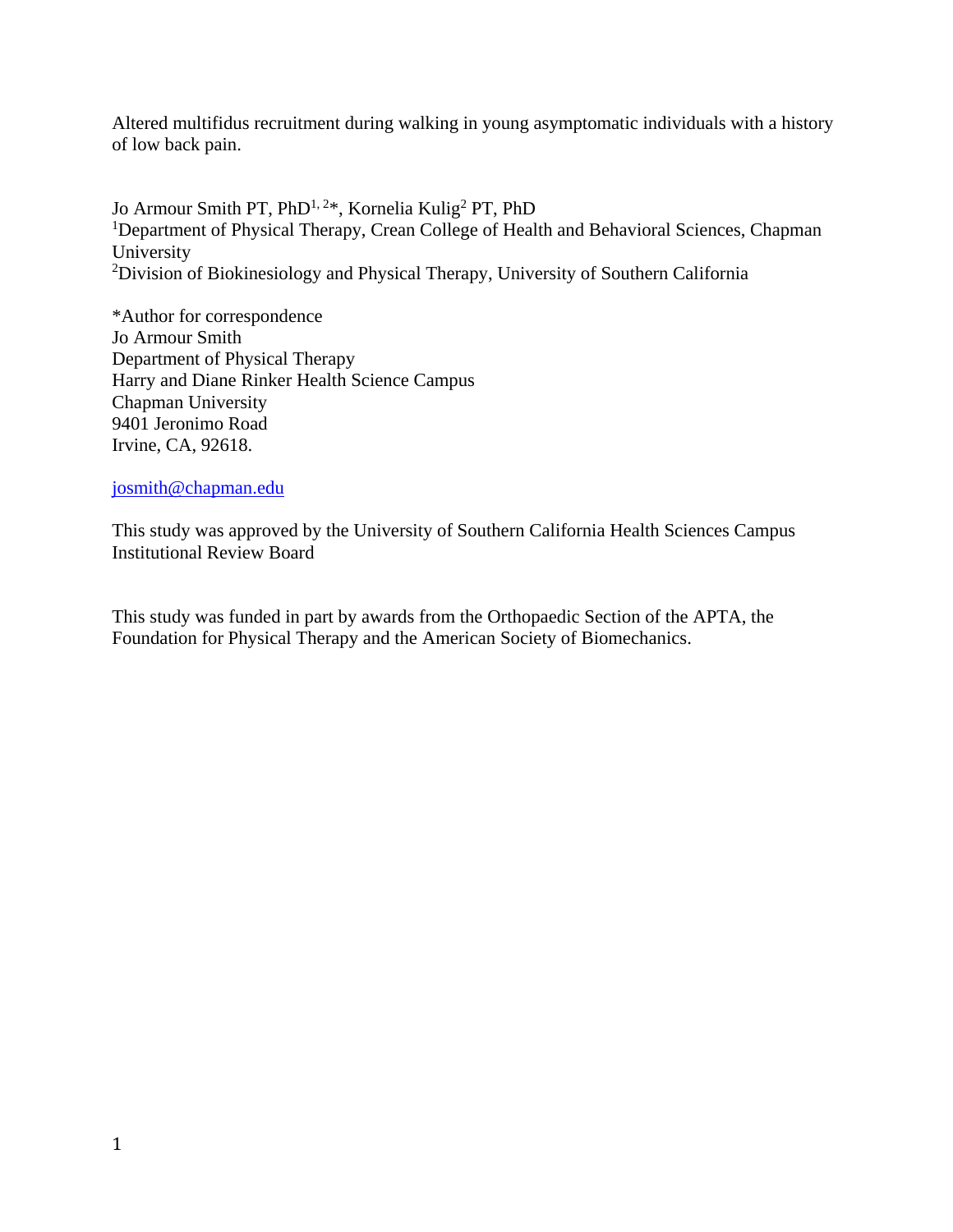Altered multifidus recruitment during walking in young asymptomatic individuals with a history of low back pain.

**Financial Disclosure and Conflict of Interest.** The authors affirm that we have no financial affiliation (including research funding) or involvement with any commercial organization that has a direct financial interest in any matter included in this manuscript. We also affirm that we have no other conflict of interest (i.e., personal associations or involvement as a director, officer, or expert witness).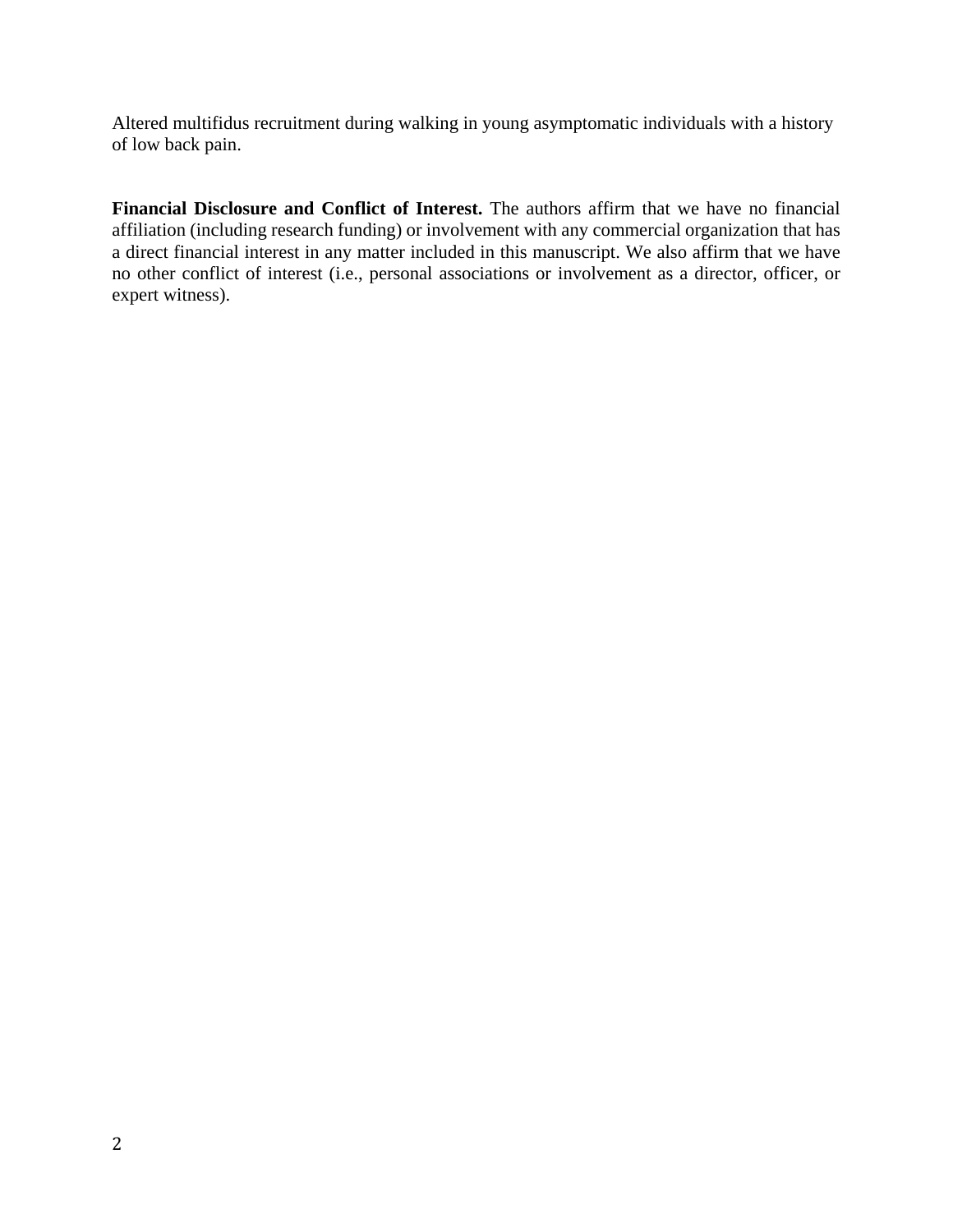| $\mathbf{1}$ | <b>ABSTRACT</b>                                                                                         |
|--------------|---------------------------------------------------------------------------------------------------------|
| 2            |                                                                                                         |
| 3            | STUDY DESIGN: Cross sectional, laboratory study                                                         |
| 4            |                                                                                                         |
| 5            | BACKGROUND: Individuals with low back pain have impaired activation of multifidus during                |
| 6            | postural adjustments and increased activity of the erector spinae musculature during walking.           |
| 7            | However, it is unclear if these alterations in muscle activity are evident during locomotion in         |
| 8            | individuals with a history of low back pain when they are between symptomatic episodes.                 |
| 9            |                                                                                                         |
| 10           | OBJECTIVES: To compare paraspinal muscle activity in young healthy individuals and young                |
| 11           | individuals with a history of low back pain during walking turns                                        |
| 12           |                                                                                                         |
| 13           | METHODS: 14 asymptomatic individuals with a history of low back pain and 14 controls                    |
| 14           | performed 90° walking turns at both self-selected and fast speed. The duration and amplitude of         |
| 15           | activity in the deep fibers of multifidus and the lumbar and thoracic longissimus were quantified       |
| 16           | using intramuscular electromyography.                                                                   |
| 17           |                                                                                                         |
| 18           | RESULTS: There was a significant speed by group interaction for the duration of multifidus              |
| 19           | activity ( $p = .013$ ). Duration of activity increased from the self-selected to the fast locomotor    |
| 20           | speed in the controls, but decreased in the individuals with a history of low back pain ( $p = .003$ ). |
| 21           | Self-selected speed was the same in both groups ( $p = .719$ ). There was a trend towards a             |
| 22           | significant association between group and the direction of change in the duration of deep               |
| 23           | multifidus activity ( $\chi^2$ = .058). Duration of thoracic longissimus activity and amplitude of      |
|              |                                                                                                         |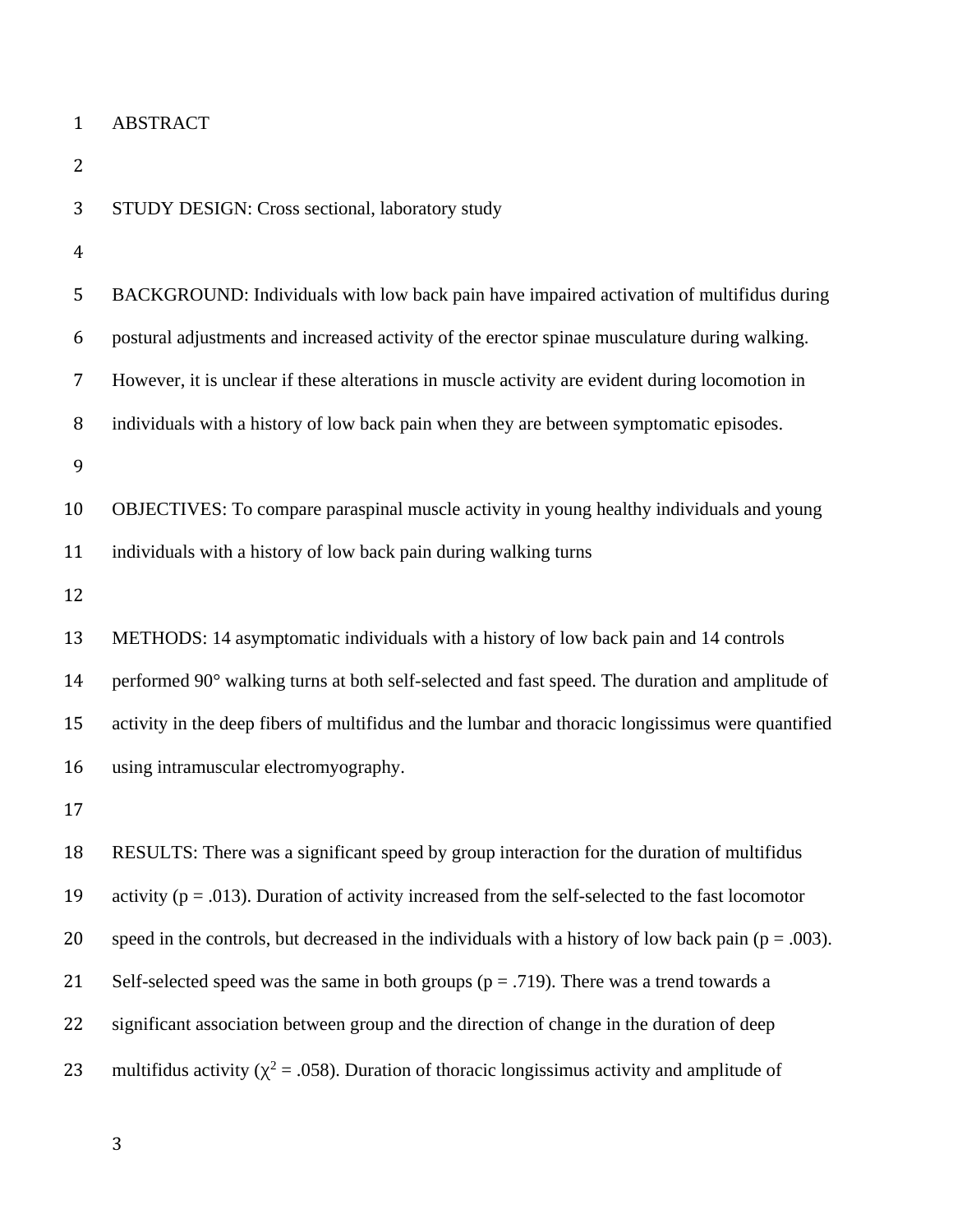| 24 | multifidus and thoracic longissimus activity increased similarly in both groups from the self-    |
|----|---------------------------------------------------------------------------------------------------|
| 25 | selected to faster speed.                                                                         |
| 26 |                                                                                                   |
| 27 | CONCLUSION: Even between symptomatic episodes, young individuals with a history of low            |
| 28 | back pain demonstrated altered recruitment of the deep fibers of lumbar multifidus in response to |
| 29 | changing locomotor speed during walking turns.                                                    |
| 30 |                                                                                                   |
| 31 |                                                                                                   |
| 32 | Key Words: paraspinal muscles, locomotion, walking turns, recurrent back pain                     |
|    |                                                                                                   |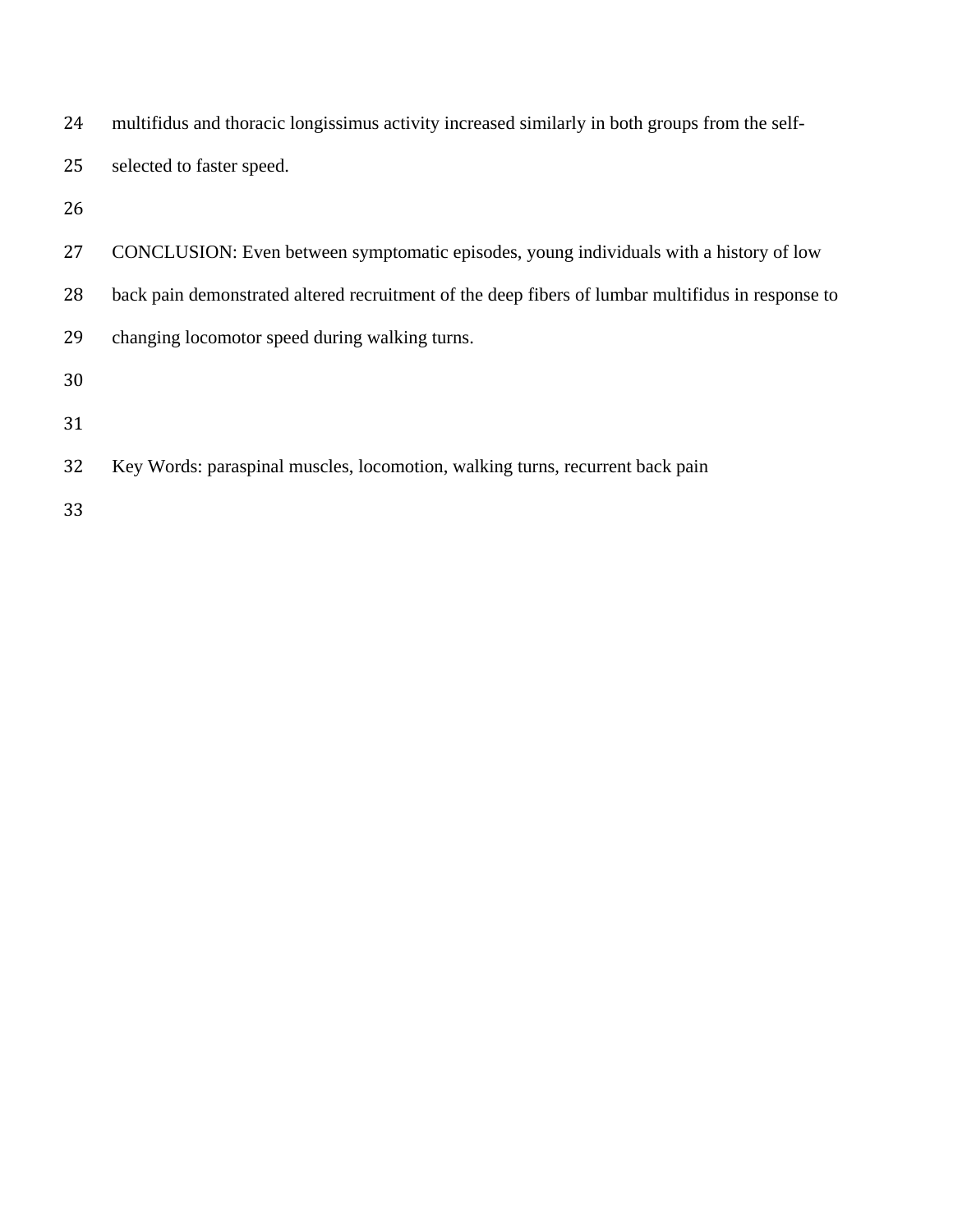### **Background**

 Despite substantial research, and escalating health care costs over the past few decades, the mechanisms underlying the transition from acute to persistent LBP are still 37 not well understood or effectively managed<sup>1,2</sup>. The majority of back pain research to date has focused on individuals who experience chronic, largely unremitting pain (chronic  $LBP$ <sup>3-5</sup>. However, there is increasing recognition that there is a distinct sub-group of individuals with persistent LBP who experience an episodic or recurrent pattern of 41 symptoms<sup>6</sup>. In these individuals, successive episodes of LBP become longer and more 42 likely to require absence from work and medical intervention over time<sup>7</sup>. In the absence of clear precipitating events or significant patho-anatomical dysfunction, it is often unclear why these individuals experience recurrences of their back pain following periods of time when they are entirely symptom-free. However, persistent and maladaptive 46 alterations in dynamic trunk postural control may contribute to this recurrence<sup>6,8-10</sup>. In order to understand the development and persistent of both recurrent and chronic LBP, and to identify appropriate interventions, it is vital to clarify if changes in trunk postural control are an adaptive response to concurrent symptoms or if they reflect a persistent and maladaptive change in motor control. This can be ascertained by investigating individuals 51 with recurrent LBP during the periods of time when they are asymptomatic<sup>7,11</sup>. 52 Research investigating postural adjustments in the trunk has already demonstrated altered amplitude and timing of activity in the paraspinal muscles in both persons with

paraspinal muscle group comprises the muscles adjacent to the spinal column. In the

54 chronic LBP and asymptomatic individuals with a history of recurrent LBP  $8,12-14$ . The

lumbar region the paraspinals can be subdivided into the erector spinae (iliocostalis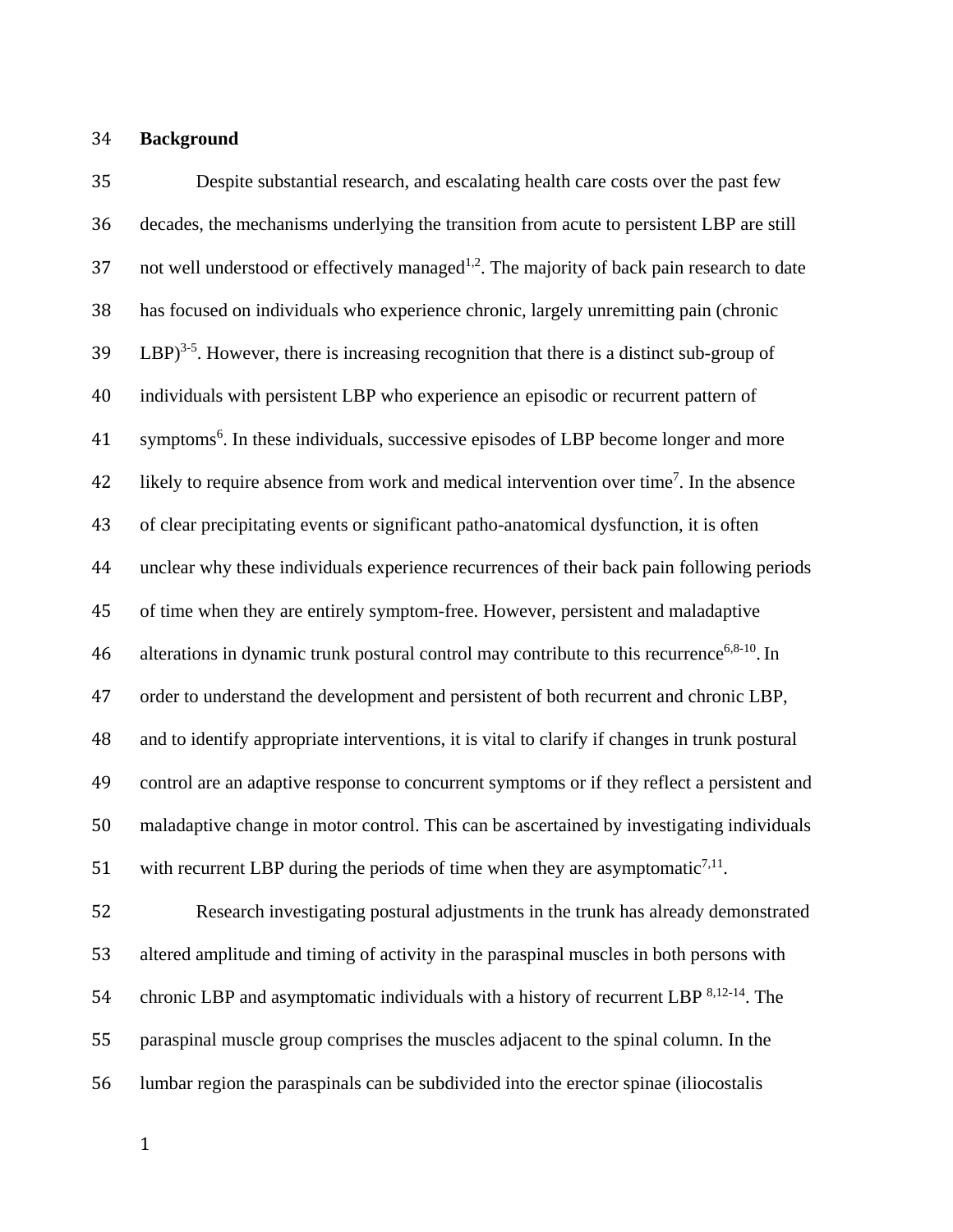lumborum and longissimus thoracis pars lumborum, hereafter termed "lumbar longissimus") and the transversospinales (of which the multifidus is the major 59 component).<sup>15</sup> The lumbar multifidus is commonly further subdivided into the deep portion of the muscle, with fibers that extend across only two vertebral segments, and 61 superficial portion of the muscle, with fibers that cross up to five vertebrae<sup>16-18</sup>. Similarly, in the thoracic region the paraspinals comprise the erector spine (spinalis, iliocostalis thoracis and longissimus thoracis pars thoracis, hereafter termed "thoracic longissimus") and the transversospinales. Changes in paraspinal control in individuals with low back pain include delayed and decreased activation in the deep fibers of the lumbar multifidus muscle8 and task- and subject-dependent modifications in the timing and amplitude of 67 activity of the lumbar and thoracic erector spinae<sup>12-14</sup>. Impaired dynamic trunk postural control is also evident in symptomatic individuals with LBP during locomotion. Studies of treadmill walking utilizing surface electromyography have demonstrated increased duration and amplitude of activity in the erector spinae during locomotion in persons with 71 chronic LBP<sup>3-5,19-21</sup>. To date it is unclear if these same changes in erector spinae function during walking are evident in individuals with a history of recurrent LBP during periods of time when they are asymptomatic. It is also unclear if, there are impairments in the recruitment of the deep fibers of the lumbar multifidus during walking in individuals with LBP.

 Research also suggests that the normal increase in paraspinal activity in response 77 to increasing locomotor speed is not affected by  $LBP^{4,19}$ . However, as existing studies investigating paraspinal activity in individuals with LBP have used surface 79 electromyography<sup>19,4,20</sup> they have not been able to differentiate between the muscles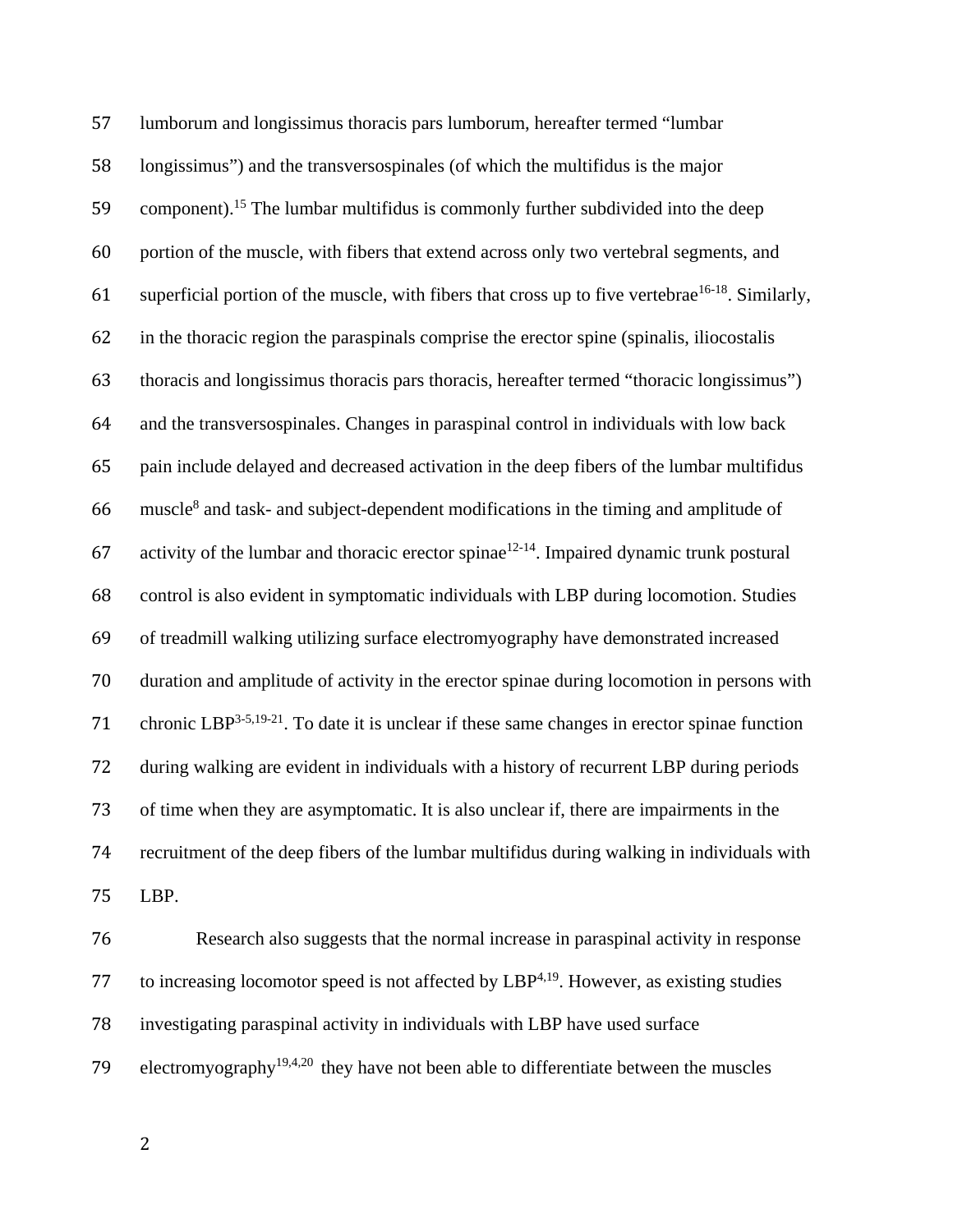80 comprising the paraspinal group<sup>22</sup>. Therefore it is not known if the relative contribution 81 of the individual muscles to this increase in activity is the same, or whether individuals 82 with LBP have altered distribution of activity across the paraspinal group. This problem 83 can be overcome by utilizing fine-wire intramuscular EMG electrodes<sup>23,24</sup>. In the lower 84 limbs, modulation of muscle activity in response to increasing locomotor speed 85 encompasses both shifts in timing and changes in amplitude, and the pattern of these 86 modulations is muscle specific<sup>25</sup>. Therefore, investigating temporal and spatial 87 adaptations to increasing locomotor speed may help to elucidate functional differences in 88 control of the paraspinals in individuals with a history of low back pain. Postural demand 89 in the trunk during locomotion is also greater during functional locomotor perturbations 90 such as walking turns, particularly in the upper trunk<sup>26,27</sup>. Thus, walking turns may 91 provide an excellent paradigm for differentiating between activity in the lumbar and 92 thoracic regions of the paraspinals in healthy individuals and those with a history of back 93 pain. 94 The primary purpose of this study was to compare postural activity in the 95 individual muscles of the paraspinal group during walking turns made at varying speeds

96 in healthy young individuals and asymptomatic young individuals with a history of LBP.

97 We hypothesized that individuals with a history of LBP would demonstrate reduced

98 activity in the deep fibers of multifidus compared with healthy controls but greater

99 activity in the lumbar and thoracic fibers of longissimus.

100 

## 101 **Methods**

## 102 **Participants**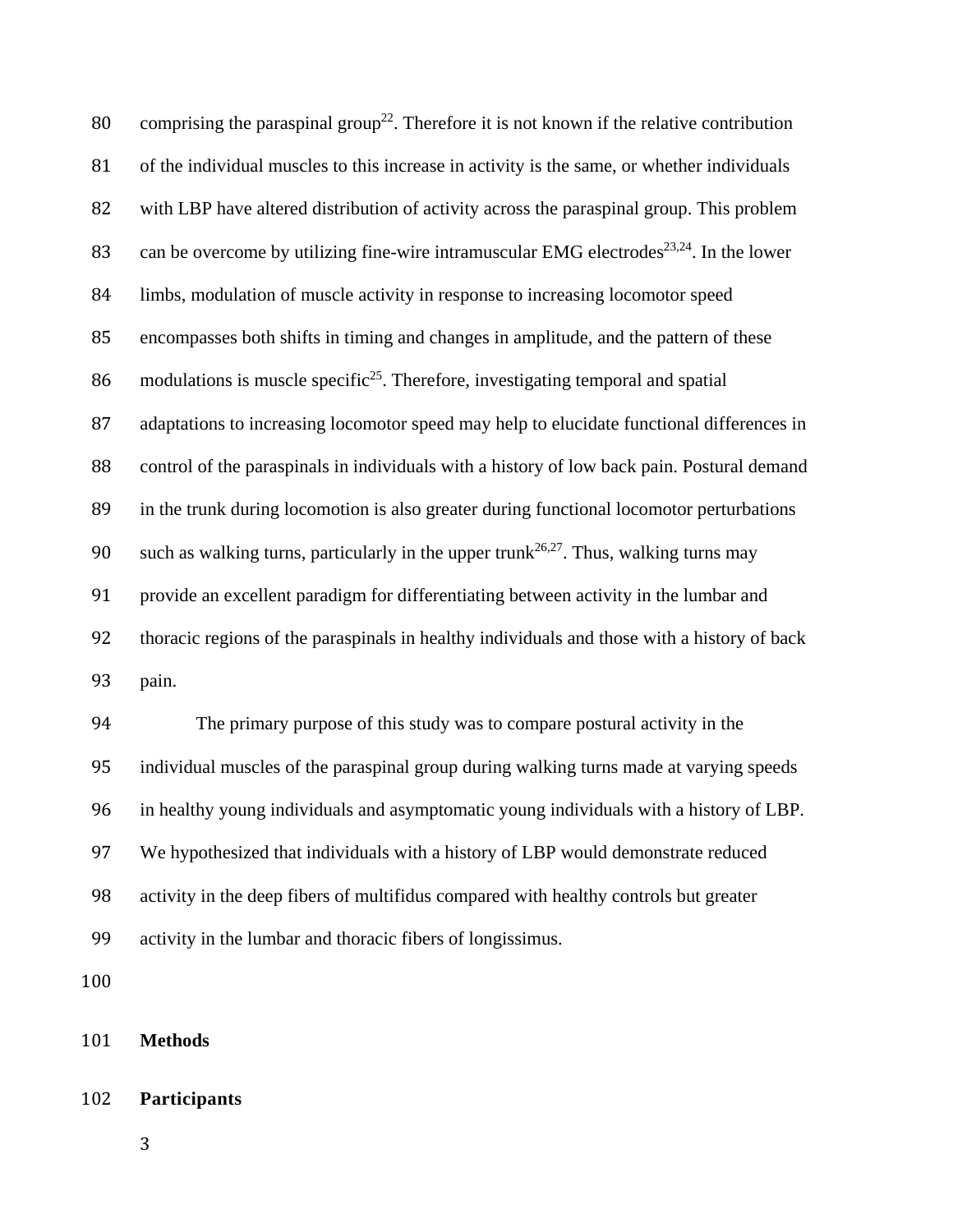| 103 | Twenty-nine young adults between the ages of 22 and 31 years participated in the                    |
|-----|-----------------------------------------------------------------------------------------------------|
| 104 | study (17 women, Table 1). Participants were recruited via word of mouth and study                  |
| 105 | flyers. Control participants (CTRL) were individually matched to participants with                  |
| 106 | recurrent LBP (RLBP) by sex, age $(\pm$ five years), height and weight $(\pm 10\%)$ , and typical   |
| 107 | activity level in metabolic equivalents (METS, $\pm$ 15 %; Table.1). One female participant         |
| 108 | with a history of recurrent LBP did not complete the data collection due to a transient             |
| 109 | vasovagal reaction to intramuscular EMG insertion. Therefore only the remaining                     |
| 110 | fourteen participants with a history of recurrent LBP were matched to control                       |
| 111 | participants. A priori power analyses of preliminary data collected in our laboratory               |
| 112 | indicated that a minimum sample size of ten per group would be adequate to determine a              |
| 113 | statistically significant difference between groups for duration of muscle activity at a            |
| 114 | power of β = 0.8 and statistical significance of $\alpha$ = 0.05 and an effect size of 1.06. The    |
| 115 | Institutional Review Board of the University of Southern California approved the                    |
| 116 | procedures in the study. Participants gave written informed consent after a full                    |
| 117 | explanation of the study procedures.                                                                |
| 118 | Participants were eligible for inclusion in the RLBP group if they; 1) were                         |
| 119 | between 18 and 40 years of age; 2) had a history of more than one year of recurrent                 |
| 120 | episodes of LBP; 3) had primarily unilateral pain localized to the area between the                 |
| 121 | twelfth rib and the gluteal fold; 4) reported at least two pain episodes of at least 24 hours'      |
| 122 | duration in the preceding year <sup>6</sup> ; 5) had pain episodes that were severe enough to limit |
| 123 | function; and 6) were in symptom remission at the time of the data collection (defined as           |
| 124 | a score of less than 0.5/10 cm on a visual analogue scale for current pain at the start of the      |

data collection). Participants were excluded if they had contraindications to intramuscular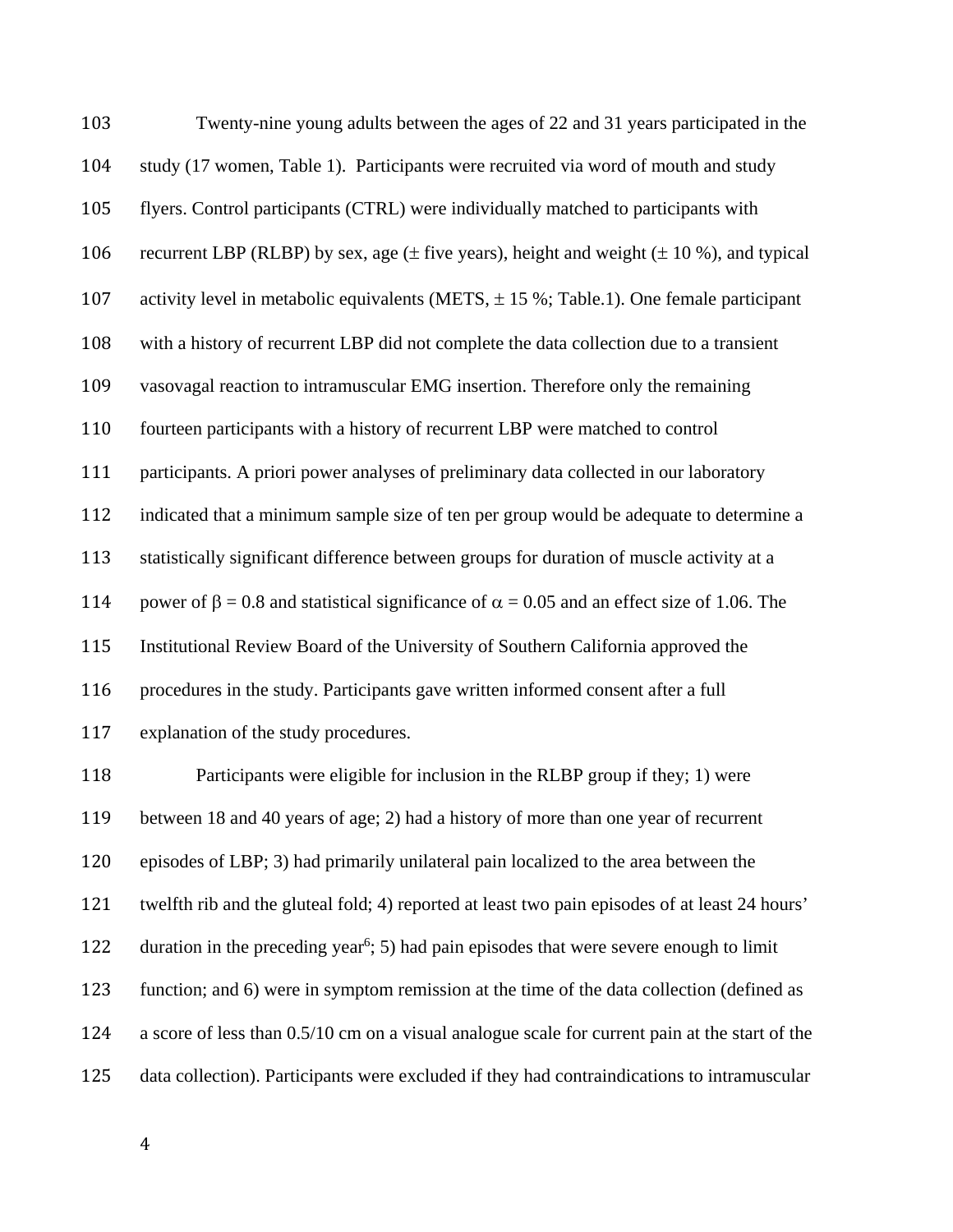126 EMG, history of low back surgery, spinal stenosis, scoliosis, malignancy, spinal 127 infection, or lumbar radiculopathy, or musculoskeletal injury affecting locomotion. Prior 128 to instrumentation, all potential participants for both groups were screened by a physical 129 therapist. This testing included a neurological screen (lower limb myotomes, dermatomes 130 and reflexes), straight leg raise test and Thomas test, hip and spinal active range of 131 motion in all planes and documentation of any symptoms produced or aberrant motions 132 during these tests.

133 Participants with a history of RLBP also completed several questionnaires to 134 assess potential psychosocial influences on LBP and motor behavior<sup>28</sup>. Fear avoidance 135 beliefs were quantified using the Fear Avoidance Beliefs Questionnaire ( $FABQ<sup>29</sup>$ ). Self-136 efficacy was quantified using the Low Back Activity Confidence Scale  $(LoBACS<sup>30</sup>)$ . 137 Disability due to LBP was quantified using the modified Oswestry Disability Index  $138$  (ODI<sup>31</sup>). In addition, all participants completed visual analogue scales for current pain at 139 the beginning of the data collection and for pain experienced during the walking turns at 140 the end of the data collection  $(VAS)^{32}$ .

## 141 **Instrumentation**

 Fine-wire intramuscular electrodes were inserted into the deep fibers of the lumbar multifidus at L4, the lumbar longissimus at L4 (LES), and the thoracic 144 Iongissimus at T10 (TES) using real-time ultrasound imaging (custom-made, 50  $\mu$ m gauge nickel chromium alloy wires, nylon insulation, tips bent back 5mm and 3mm with the distal 2mm of wire exposed, 25 gauge hypodermic needles, 8 MHz linear transducer, 147 Sonoline Antares<sup>™</sup>, Siemens Medical Solutions Inc, USA; Figure 1). Electrodes were inserted into the symptomatic side in participants with a history of recurrent LBP and the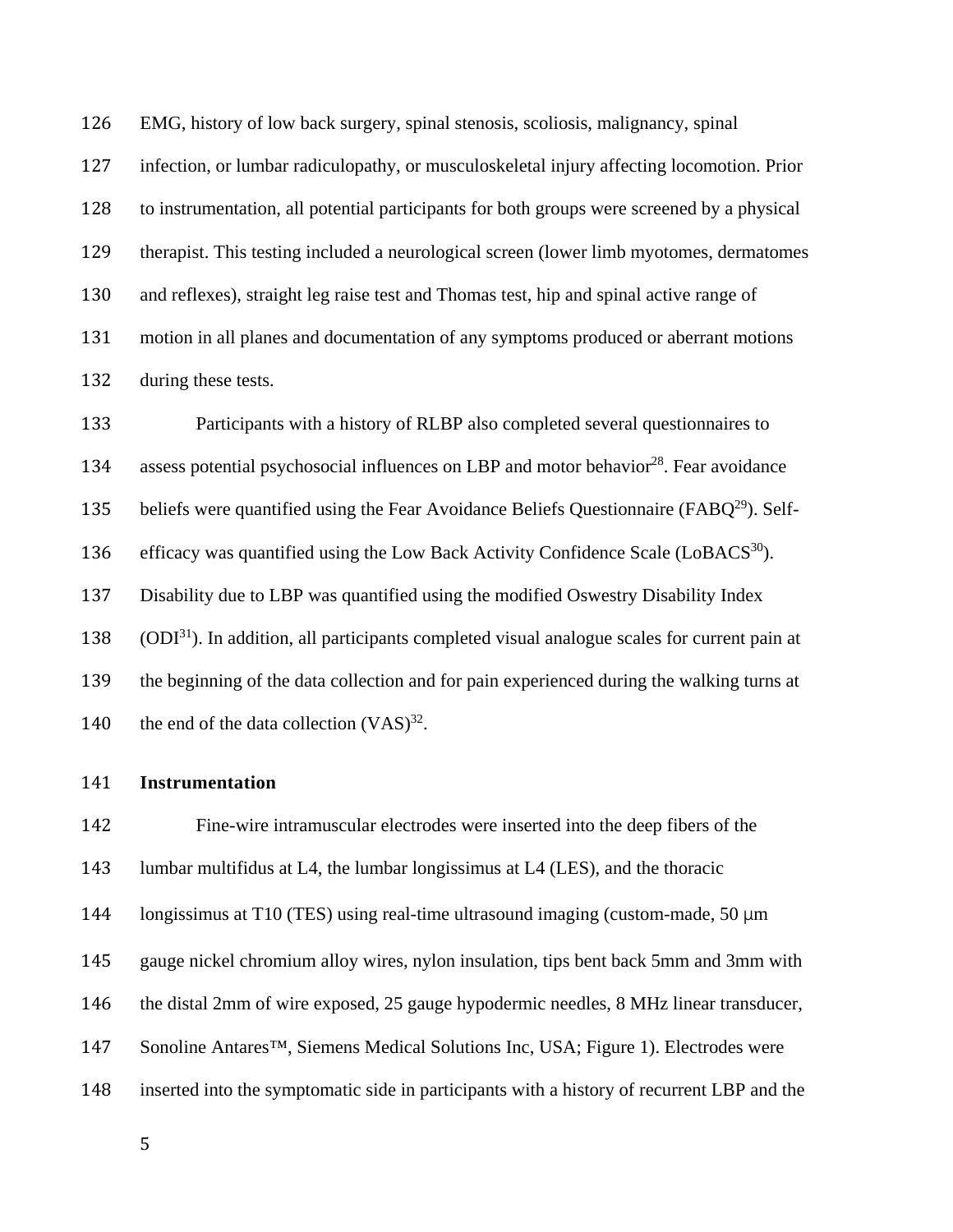149 same side for the matched healthy participant. Depth of insertion was subject-specific and 150 based on ultrasound visualization of the tip of the needle in the muscle. The correct 151 electrode placement was confirmed by observing the contraction induced by light 152 electrical stimulation using ultrasound imaging<sup>33</sup>. We have previously demonstrated that 153 this methodology is associated with minimal pain or change in locomotor kinematics in 154 both healthy individuals and individuals with a history of  $LBP^{34}$ .

155 The electrodes were connected to wireless differential preamplifiers. Wireless 156 force-sensitive resistor foot switches were also attached bilaterally to participants' shoes 157 under the lateral heel and the first metatarsophalangeal joint (TeleMyo DTS Telemetry, 158 Noraxon USA Inc, Scottsdale, USA, baseline noise < 1µV RMS, cMR>100dB, system 159 gain for all channels x 400). EMG and foot switch data were transmitted via a wireless 160 transmitter, digitally sampled at 3000 Hz at 16 bit resolution and synchronized using 161 photoelectric triggers (Qualisys Track Manager v2.6, Qualisys AB, Gothenburg, 162 Sweden). As part of a broader study, participants were also instrumented with a full-body 163 marker set for three-dimensional motion capture.

## 164 **Experimental task**

165 Participants performed multiple laps of a walking circuit that required both 166 straight walking and a series of 90° turns (Figure 2a). Participants walked first at a 167 relaxed, self-selected speed (SELF), and then at a controlled average speed of at 1.5 m/s  $168 \pm 5$  % (FAST). Average locomotor speed was quantified using the total time taken to 169 complete the circuit. In each lap of the circuit, participants performed an ipsilateral turn 170 by stepping into an outlined area with the foot ipsilateral to the turn direction and turning 171 briskly  $90^{\circ}$  (Figure 2b). All participants spontaneously utilized a pivot strategy to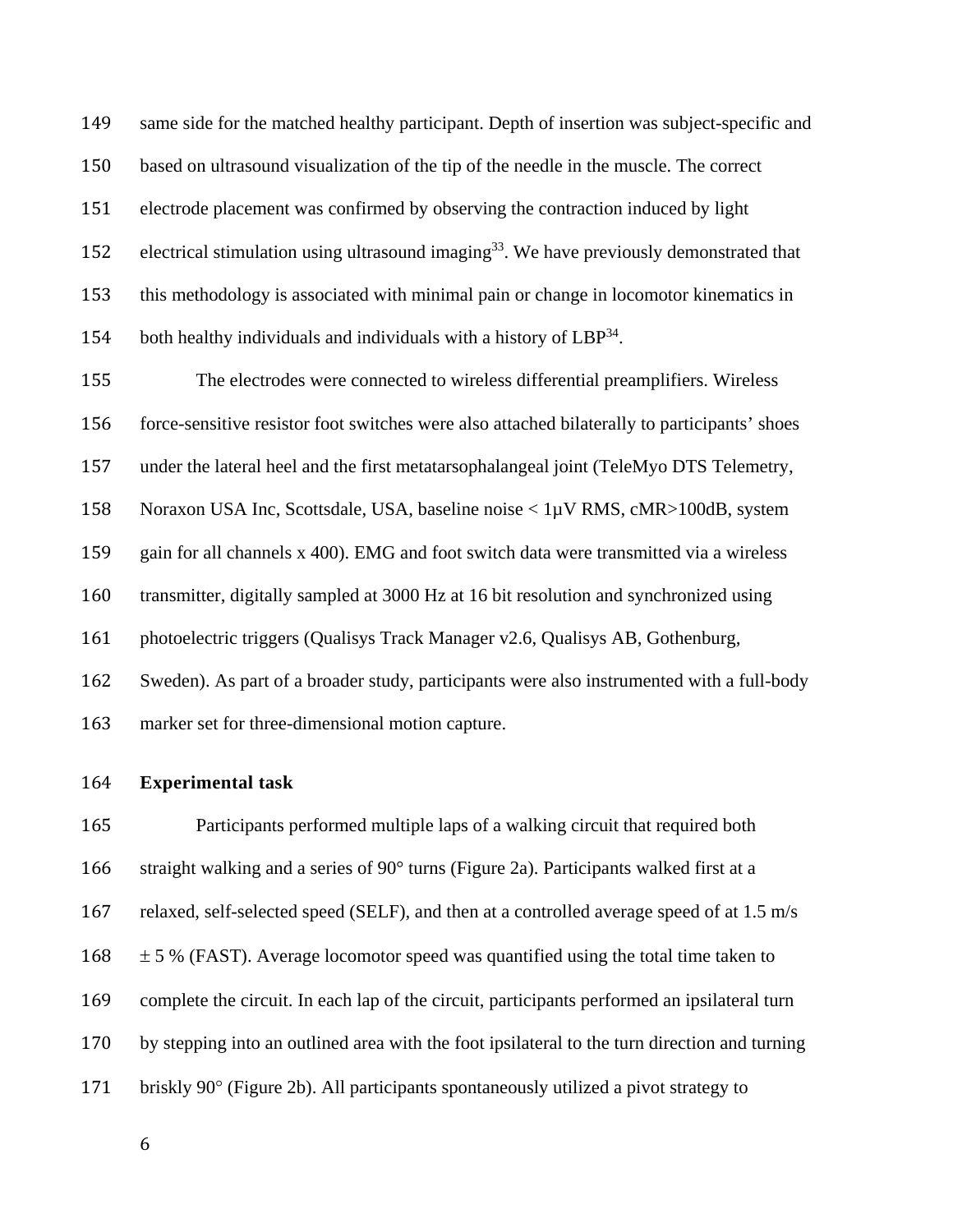172 complete the turn, with the change in direction being accomplished by a pivot on the stance foot<sup>35</sup>. For consistency, all participants turned contralateral to the side of their EMG instrumentation (contralateral to the symptomatic side in the RLBP group and to 175 the matched side in the CTRL group). Therefore, the stance phase of the turn occurred on 176 the limb contralateral to the side of the electrodes. Although preliminary data indicated 177 minimal differences in EMG variables between turn directions, turns contralateral to the instrumentation were selected in order to maximize erector spinae activity at initial contact. Prior to data collection, participants practiced the walking circuit until they were consistently able to turn with the correct foot in the correct area without altering stride 181 length or changing cadence.

## **Data processing**

 15 trials were analyzed for each participant at each speed. The first 15 clean trials were selected for analysis for all individuals. Trials were excluded if the participant performed the turn incorrectly. Timing of locomotor events was determined using the foot switches and all data were analyzed across the stride cycle of the turn, from the initial contact of the limb ipsilateral to the turning direction to the next initial contact of 188 the same limb. EMG data were processed in MATLAB<sup>®</sup> (MathWorks, MA, USA). After 189 removal of the DC offset, the EMG signals were band-pass filtered (40 Hz – 1500 Hz, digital zero-phase Butterworth filter) and full-wave rectified.

## **Data analysis**

192 The onset and offset of muscle activity during each turn was calculated using the 193 integrated profile or iEMG method<sup>36,37</sup>. This technique has been validated in

experimental data for the trunk musculature and in signals with artificially simulated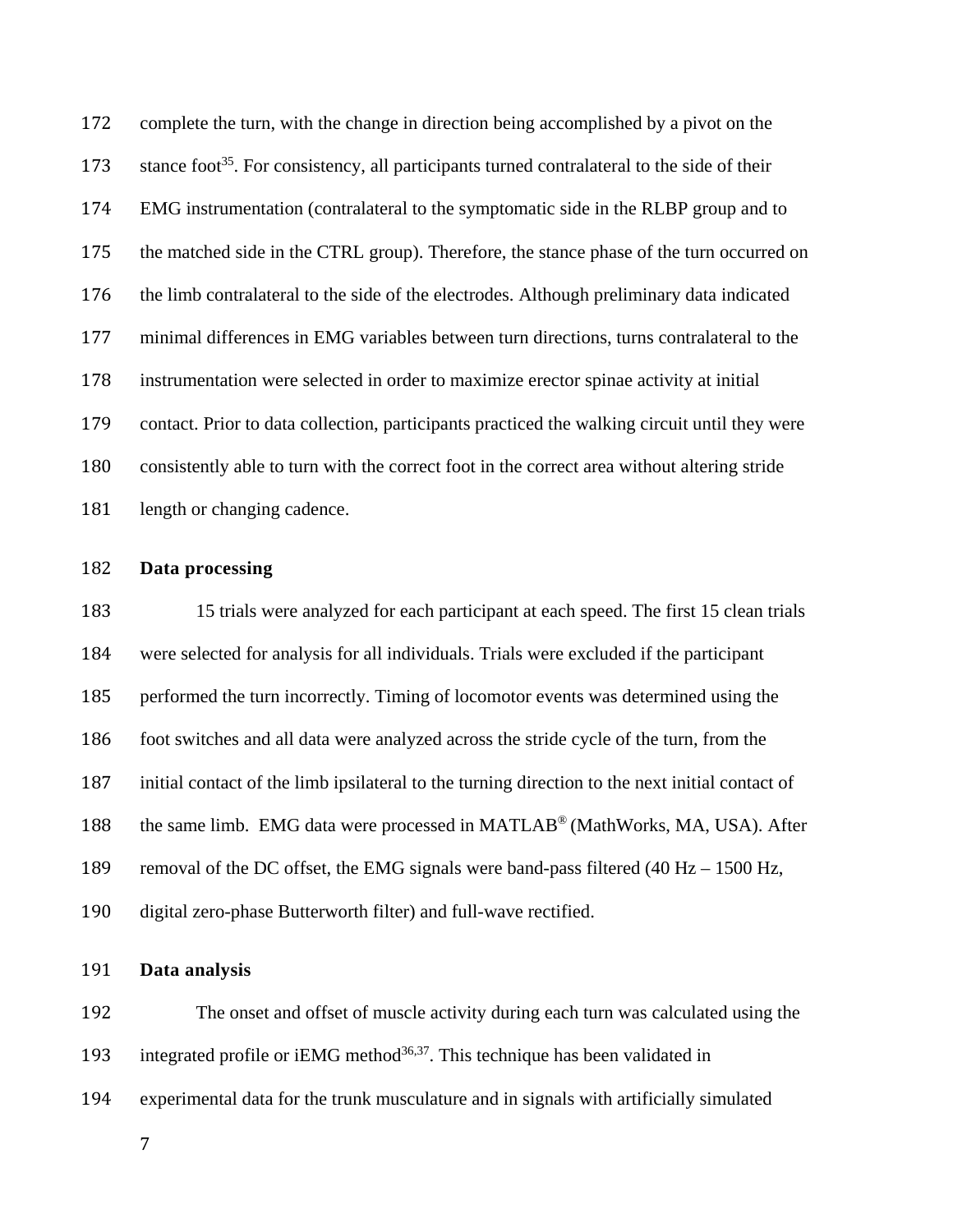195 noise<sup>36</sup>. It results in fewer errors than standard threshold detection protocols when 196 determining postural trunk muscle activity as it is not dependent upon baseline activity or 197 the rate of signal increase  $36$ .

198 The amplitude of each signal was first continuously integrated across the stride 199 cycle and normalized so that the final value was 1. The time of the stride cycle for each 200 individual trial was also normalized to 1. The integrated signal was then subtracted from 201 a reference line with a slope of 1, that reflects the hypothetical condition where the 202 muscle activity remains constant across the time-series of the trial<sup>37</sup>. The local maxima 203 and minima of the deviations of the actual integrated signal from the reference line was 204 then used to determine the timing of onset or offset<sup>38</sup>. The algorithm was implemented 205 with a visual check of the detected onset and offset events superimposed over the 206 rectified/band-passed signal to ensure appropriate determination<sup>36,39,40</sup>. The duration of 207 the muscle burst occurring between each onset and offset event was calculated, and the 208 sum of the duration of all bursts across each stride cycle, stance phase and swing phase 209 was calculated and expressed as a percentage of the total duration of the stride cycle, 210 stance phase and swing phase for that trial. The average amplitude of activity in each 211 muscle was also calculated across the stride cycle and within the stance and swing phases 212 individually for each turn at each speed. The stance phase and swing phase values were 213 then amplitude normalized for each participant to the average value across the stride 214 cycle during turns performed at the self-selected speed.

215 The within-day standard error of the measurement (SEM) of the EMG variables 216 was also calculated. The SEM is an index of measurement error, expressed in the 217 measurement units. Changes in any variable that exceed the SEM can be interpreted as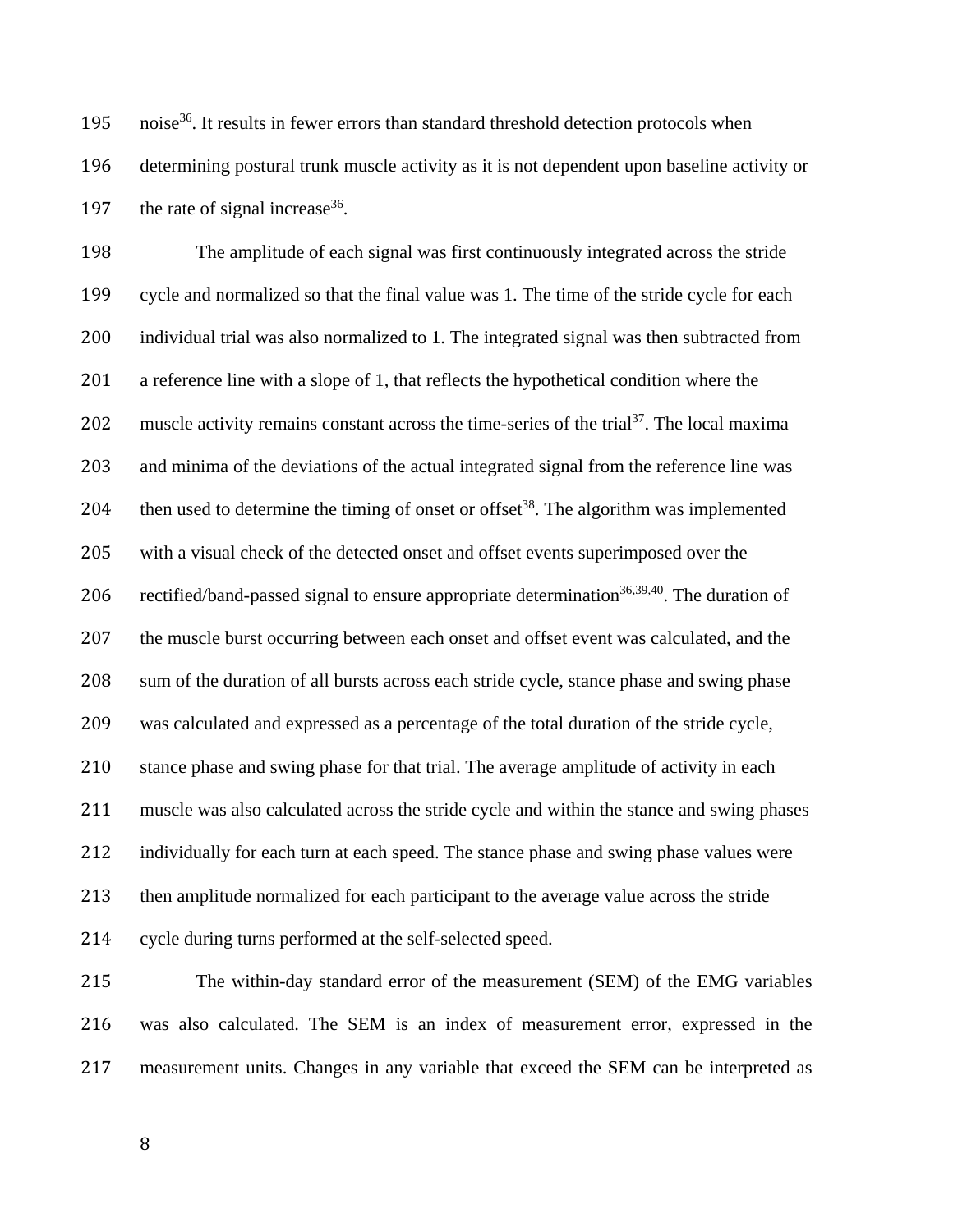218 being larger than the measurement error.<sup>41</sup> Four healthy individuals performed two blocks 219 of 15 turning trials at the faster speed. The two blocks of trials were separated by a period 220 of approximately 15 minutes during which they performed a different sub-maximal motor 221 task. Intra-class correlation coefficients (ICC [3,15]) were calculated for duration of 222 activity and amplitude of activity between the two blocks of trials and the SEM was 223 calculated using the following equation, where s is the standard deviation:

224 SEM =  $s\sqrt{1 - I C C}$ <sup>42</sup>

## 225 **Statistical analysis**

226 Self-selected average locomotor speed and VAS for pain during the walking turns 227 were compared between groups using paired t-tests. Parametric analysis is appropriate for 228 VAS pain data as the VAS for pain has been demonstrated to have the properties of a 229 ratio scale. <sup>43</sup> Individual mixed-design ANOVA was conducted to assess the main effect 230 of speed (within-subjects factor, SELF and FAST speeds) and group (between subjects 231 factor, CTRL and RLBP groups) and the interaction effect between speed and group for 232 the average duration of the turn stride cycle, and the duration and average amplitude of 233 muscle activity across the stride cycle of the turn and within the stance and swing phases 234 for each muscle. Similarly, mixed-design ANOVA was conducted to assess the main 235 effect of speed and group and the interaction effect between speed and group for the 236 average normalized amplitude of muscle activity within the stance and swing phases for 237 each muscle. Post-hoc comparisons were made using t-tests with a Bonferroni correction 238 (adjusted level of significance  $= .01$ ). Effect sizes for post-hoc comparisons were 239 calculated using Cohen's *d*, with .8 indicating a large effect size, .5 a medium effect size 240 and .2 a small effect size. Chi square analysis was used to investigate the association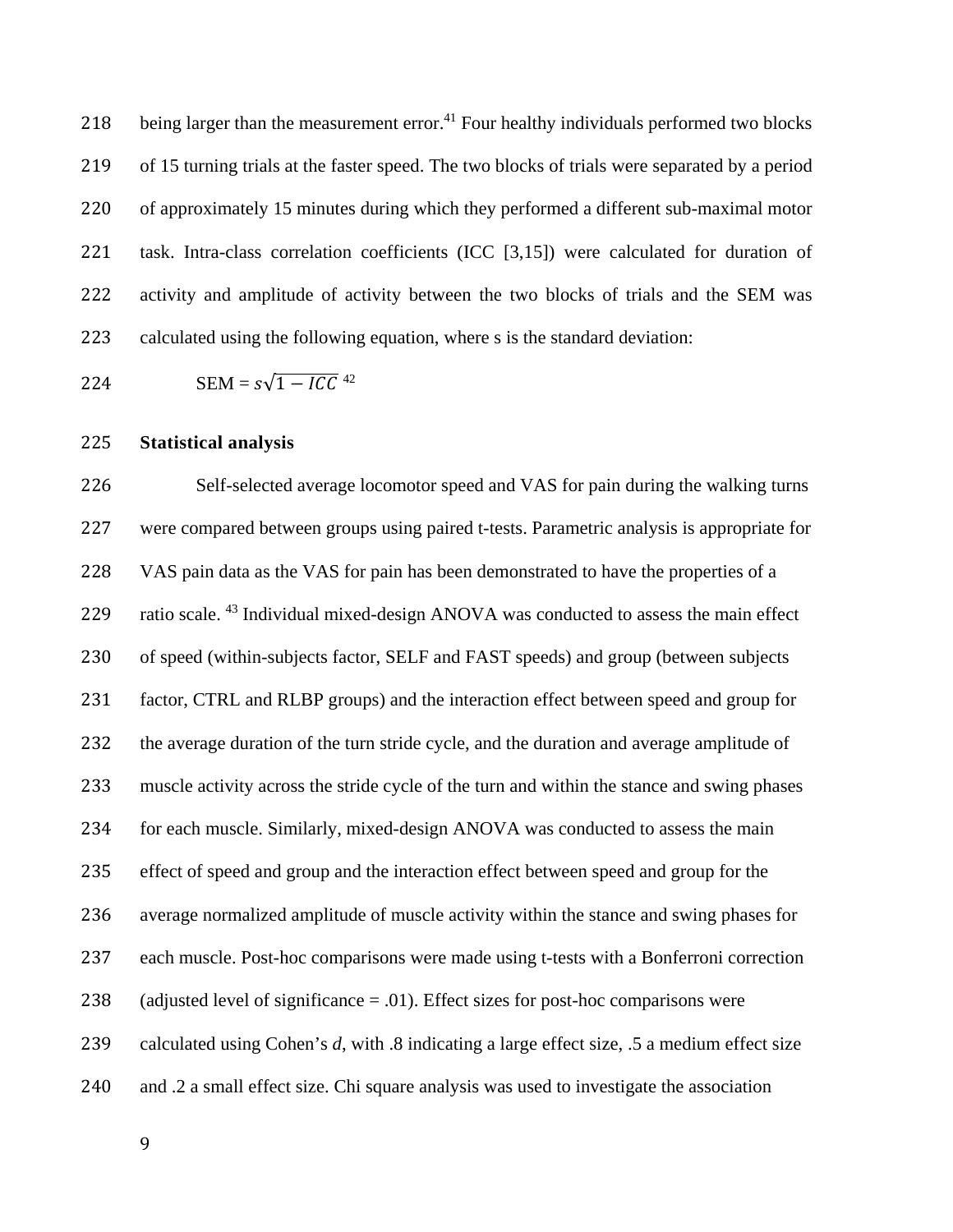241 between group and the frequency of increase or decrease in each variable. All statistical 242 analyses were performed using PASW Statistics (Version 18, IBM Corp., Armonk, NY). 

**Results** 

| 245 | Median $\pm$ interquartile range FABQ score (physical activity subscale) in the                          |
|-----|----------------------------------------------------------------------------------------------------------|
| 246 | RLBP group was $12.50 \pm 6.75$ . Median $\pm$ interquartile range LoBACS score in the RLBP              |
| 247 | group was $88 \pm 12.83$ , which is higher than previously reported values in a LBP                      |
| 248 | population <sup>3,44</sup> . Median $\pm$ interquartile range ODI score was $18.0 \pm 15.0$ % indicating |
| 249 | minimal disability. At baseline, average $\pm$ standard deviation current pain was 0.12 $\pm$            |
| 250 | 0.24 cm in the participants with a history of recurrent LBP and 0 cm in all of the controls.             |
| 251 | One individual who reported pain of less than 0.5 during the subjective screening                        |
| 252 | procedures completed a VAS that was measured as 0.8 at the commencement of the data                      |
| 253 | collection (after the physical examination). The decision was made to include his data as                |
| 254 | this value is well below the minimal detectable change for the VAS. During the                           |
| 255 | locomotor trials participants reported low levels of discomfort associated with the                      |
| 256 | intramuscular EMG electrodes (RLBP $0.50 \pm 0.70$ cm, CTRL $0.45 \pm 0.70$ cm, p = .779).               |
| 257 | Reliability was excellent, with ICC values exceeding 0.85 for all variables except the                   |
| 258 | duration of activity in the thoracic longissimus.                                                        |
| 259 | Self-selected locomotor speed and locomotor events                                                       |
| 260 | All participants were able to complete the walking turns at the self-selected and                        |
| 261 | faster speeds. Self-selected locomotor speed was the same in both groups and was slower                  |
| 262 | than the fast speed in all participants except one individual in the CTRL group (average                 |
|     |                                                                                                          |

263 SELF speed, CTRL group =  $1.22 \pm 0.13$  m/s, RLBP =  $1.23 \pm 0.10$  m/s, p = .719). The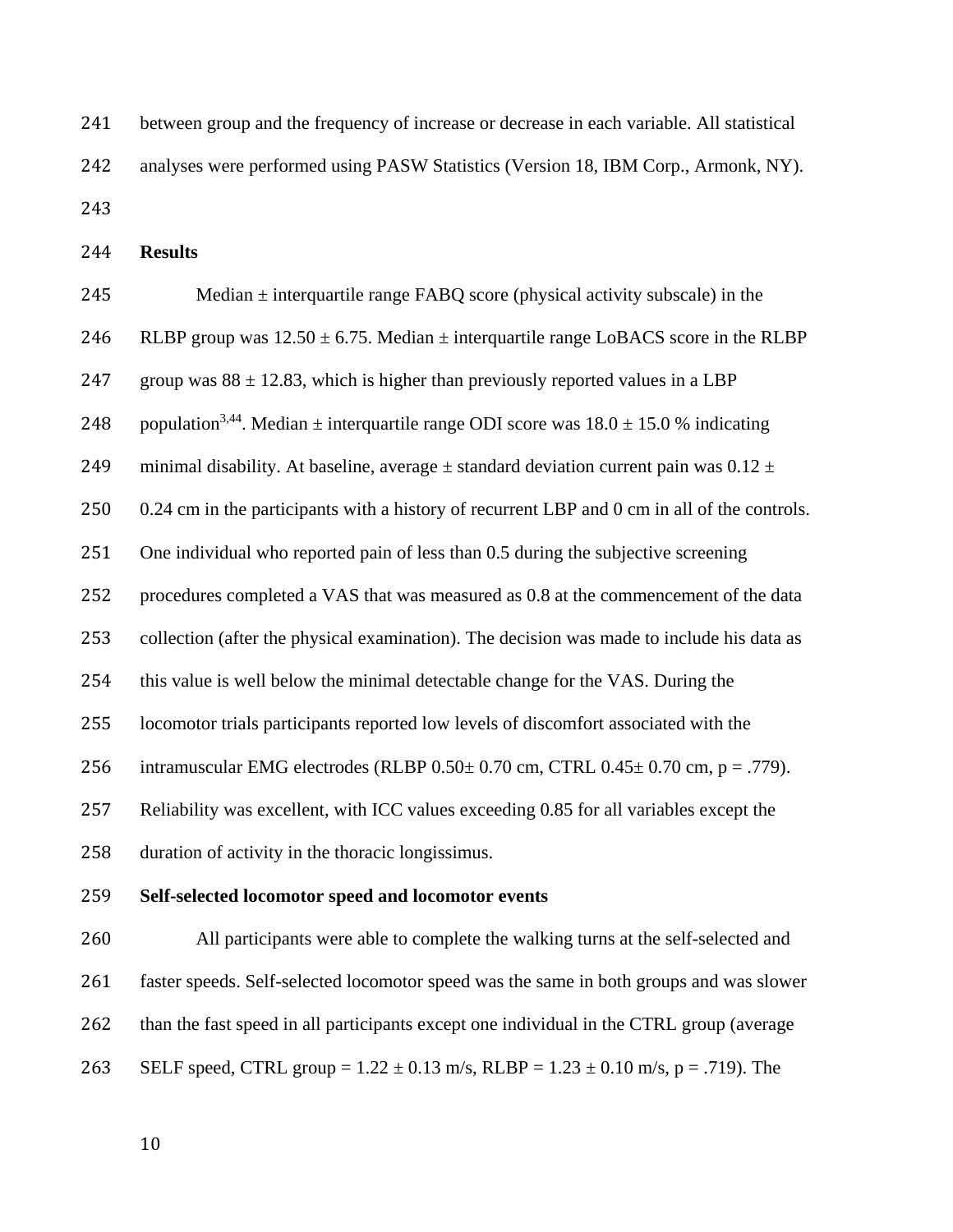264 speed at which the turn was executed increased at the faster speed, with a significant

265 decrease in the duration of the stride cycle of the turn  $(F (1, 26) = 102.274, p = < .0001;$ 

266 SELF average duration  $1.16 \pm 0.09$  s, FAST average duration  $1.02 \pm 0.06$  s). There was

267 no effect of group or speed by group interaction for locomotor speed or turn duration.

- 268 **Overview of paraspinal activity during walking turns**
- 269 Exemplar EMG data and an overview of paraspinal activity are provided in Figure 270 3.
- 271 **Duration of activity**

272 Total duration of activity in each muscle during stance and swing phase at each 273 speed is shown in Figure 4a and Figure 5. There was a significant speed by group 274 interaction for the duration of deep multifidus activity (F  $(1, 26) = 7.186$ , p = .013, Figure 275 4a), but no main effect of speed or group (F (1,26) = .006, p = .938; F (1, 26) = .021, p = 276 .886 respectively). Post-hoc comparisons indicated that was a trend towards a significant 277 decrease in duration from self-selected to fast speed in the RLBP group ( $p = .04$ , Cohen's  $278$  d = 0.23) and that the average duration of activity across the stride cycle increased in the 279 CTRL participants but decreased in the RLBP participants (average change from SELF to 280 FAST, CTRL + 0.84  $\pm$  1.87 %, RLBP -0.79  $\pm$  1.30 %, p = .003, d = 1.01). This 281 difference exceeded the SEM (0.56 % of stride cycle). Analyses of stance and swing 282 phase individually indicated that this interaction effect was significant during swing 283 phase (swing phase speed by group interaction F  $(1, 26) = 4.861$ , p = .037), but not 284 during stance (F (1,26) = 2.467, p = .128) Eight of the individuals in the CTRL group 285 demonstrated an increase in duration of activity compared with only three individuals in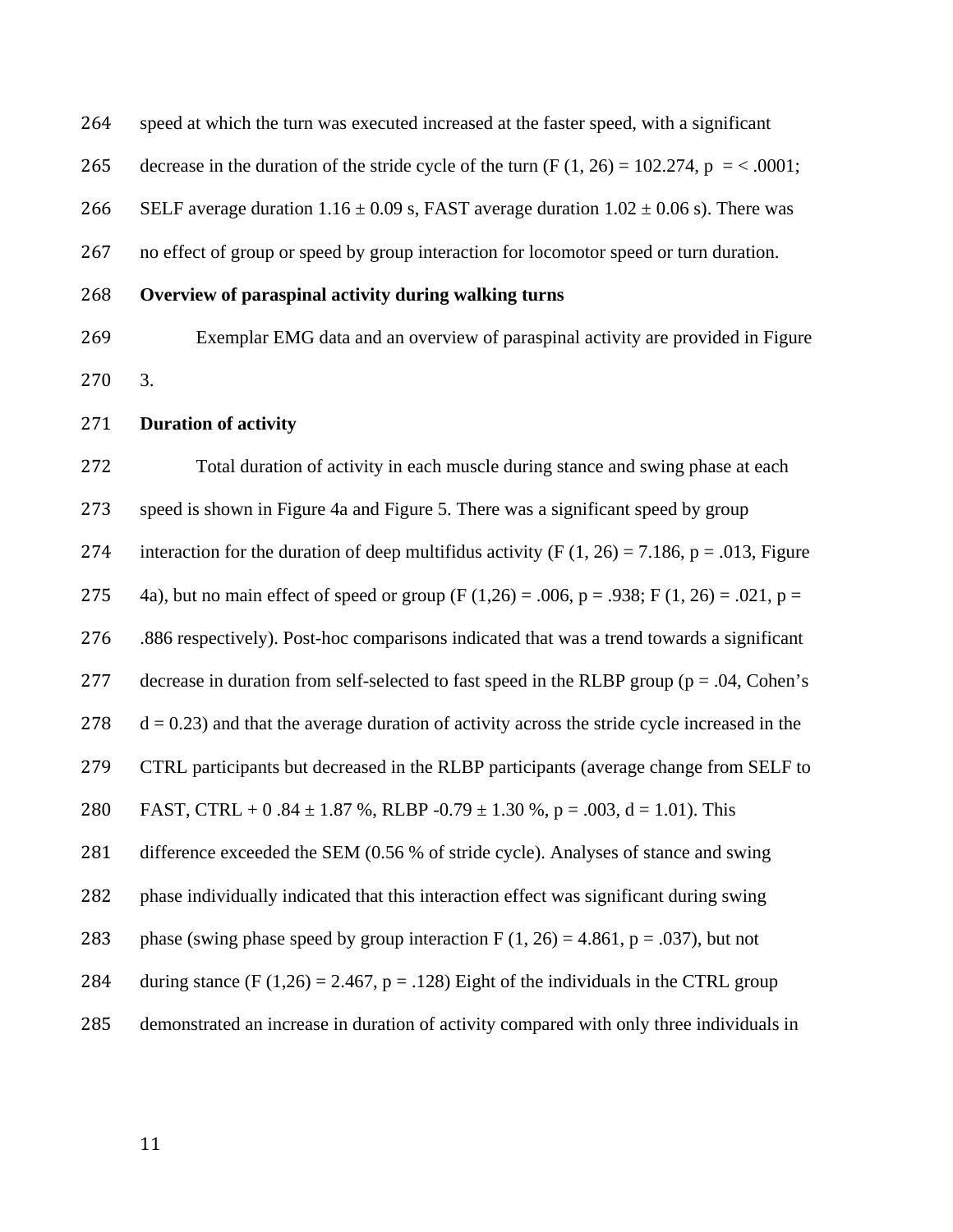286 the RLBP group, resulting in a trend towards a significant association between group and 287 change in duration of deep multifidus activity ( $\chi^2$  = .058, Figure 4b).

 There was no main effect of speed or group, or interaction of speed by group for lumbar longissimus across the stride cycle of the turn (Figure 5). Although the duration of lumbar longissimus activity increased in both groups during the swing phase of the 291 turn at the faster speed (main effect of speed F  $(1, 26) = 14.109$ , p = .001), the change in the duration lumbar longissimus in response to increasing speed did not exceed the SEM for that muscle (1.51 %).

 Duration of thoracic longissimus activity significantly increased at the faster 295 speed in both groups (F  $(1, 26) = 6.09$ , p = .020, Figure 5) and the extent of this increase exceeded the SEM (0.75 %). Individual analyses of stance and swing phases indicated 297 that the significant increase in duration of activity primarily occurred during swing phase 298 (F  $(1, 26) = 12.542$ , p = .002). However, there was no main effect of group or group by speed interaction.

## **Amplitude of activity**

 The normalized amplitude of activity in the deep fibers of multifidus increased significantly from the self-selected to the fast speed. This change was evident during the 303 stance phase (F (1, 26) = 9.67, p = .005) and within the swing phase (F (1, 26) = 16.36, p < .0001), but was not significantly different between groups (Figure 6). The extent of the increase in multifidus activity exceeded the SEM (0.001 mV). Normalized amplitude of activity in the lumbar longissimus and thoracic longissimus also significantly increased 307 during stance and swing phases (LES stance F  $(1, 26) = 8.317$ , p = .008, swing F  $(1, 26) =$ 308 21.035, p = <.001; TES stance F (1,26) = 10.567, p = .003, swing F (1, 26) = 21.358, p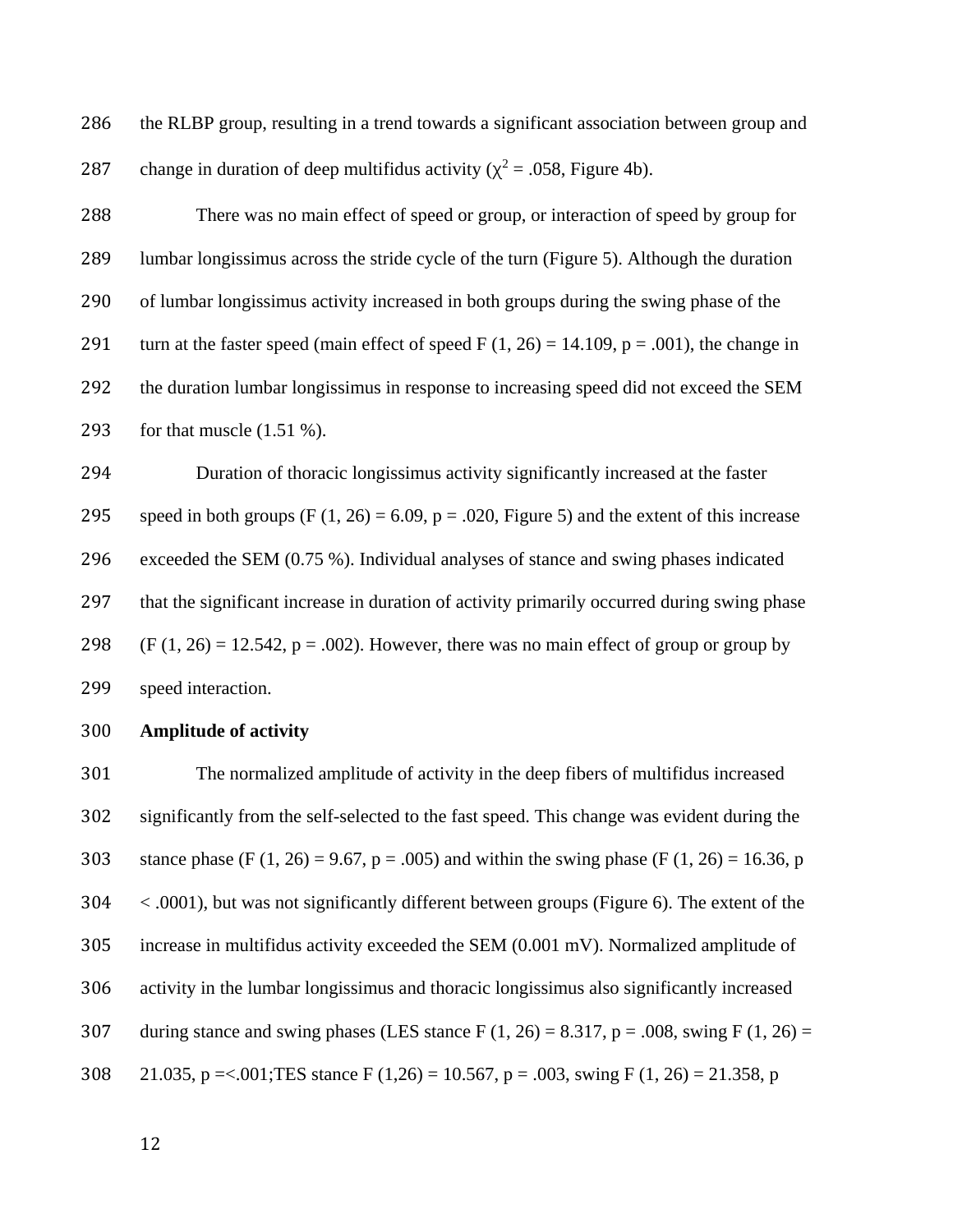309  $\approx$  =<.000, Figure 6), but this change did not exceed the SEM in either case (LES = .27mV; 310 TES = .09 mV).

311 

## 312 **Discussion**

313 This research demonstrates altered activation of the deep fibers of multifidus 314 during a locomotor task in people with recurrent LBP. In contrast with healthy 315 individuals, a majority of participants with a history of recurrent LBP responded to 316 increasing mechanical demand by reducing the duration of activity of the deep fibers of 317 multifidus. Impaired timing of the anticipatory activity of the deep multifidus muscle and 318 reduced amplitude of deep multifidus activity has previously been demonstrated in 319 asymptomatic individuals with recurrent LBP during standing postural perturbations and 320 voluntary trunk flexion<sup>8,45</sup>. Taken together, the results from the present and previous 321 studies suggest that changes in recruitment of the deep fibers of multifidus persist 322 between painful episodes in individuals with a history of LBP. The differences between 323 groups in this present study were small. However, it is striking that they were still evident 324 in a majority of young, asymptomatic individuals with a history of LBP, who had 325 minimal disability, low levels of fear avoidance and high self-efficacy. Additionally, it is 326 important to note that walking turns are a sub-maximal task for the paraspinal 327 musculature, with levels of muscle activity less than 20 % of maximum voluntary 328 contraction (Armour Smith & Kulig, unpublished data) and that walking is rarely a pain-329 producing activity in individuals with  $LBP^{3,46,47}$ . Therefore, it is likely that these 330 differences would be more pronounced during more demanding tasks. As there are 331 changes in the morphology and fatigability of the deep multifidus muscle in persons with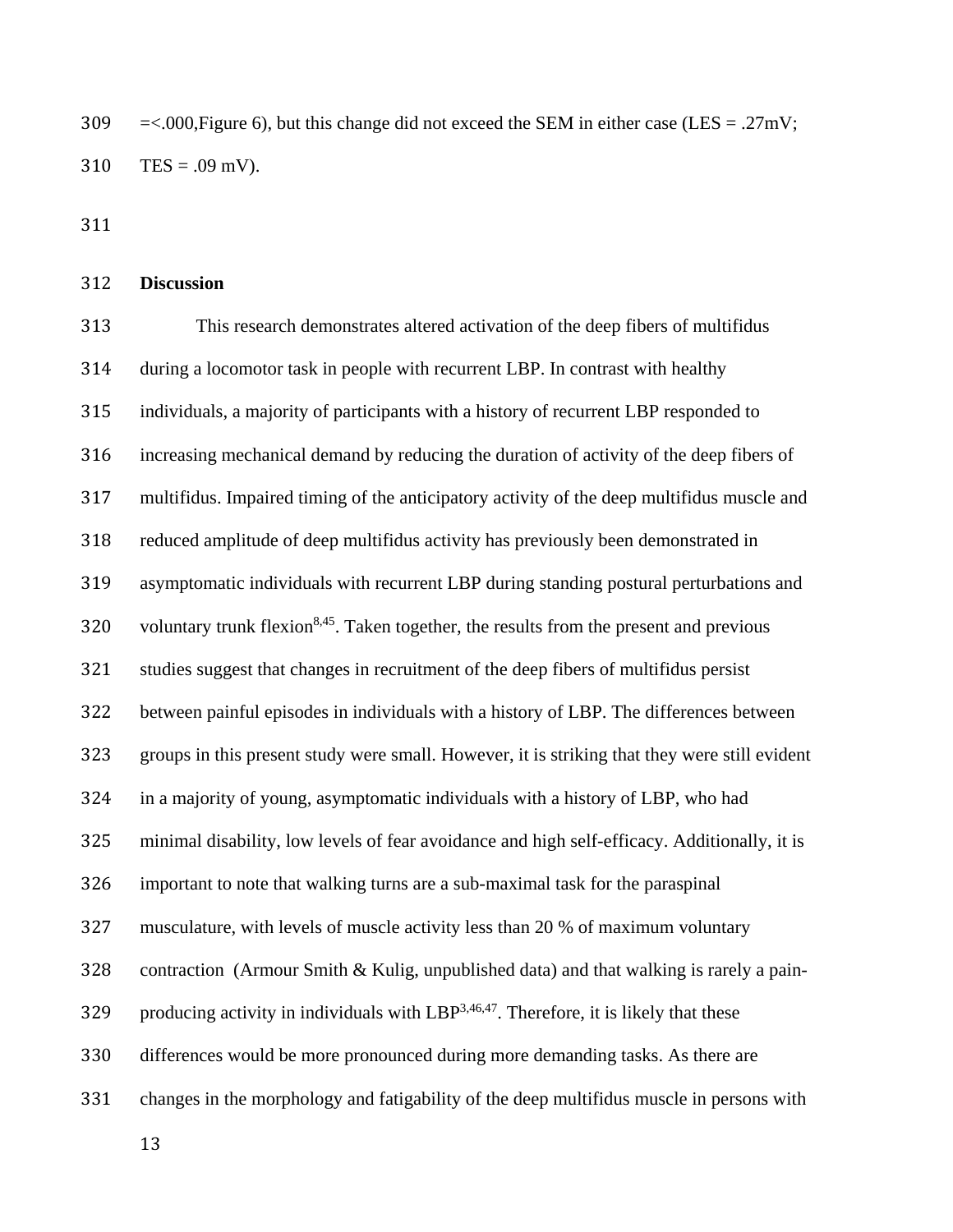$B^{\text{33,48,490}}$  further research is needed to determine if this altered strategy is adaptive to compensate for altered morphology in the multifidus muscle or if it is a maladaptive consequence of pain. However, as changes in multifidus recruitment during anticipatory postural adjustments occur in response to anticipated experimental pain in healthy 336 individuals, in the absence of any injury or muscle impairment, we propose that they represent a maladaptive postural control response.

 This study did not find significant differences in the duration or amplitude of activity in the lumbar or thoracic longissimus in asymptomatic persons with a history of recurrent LBP in comparison with controls. This is in contrast to studies demonstrating 341 increased erector spinae muscle activity in symptomatic individuals with chronic  $\text{LBP}^{4,5}$ . Investigations of acute experimental LBP have also indicated increased amplitude of 343 erector spinae activity during walking<sup>20,50</sup>. Taken together, the results from this present study and earlier work suggest that changes in postural trunk control during walking may form a continuum. Significant adaptations in superficial paraspinal muscle activity may be evident both acutely and persistently in response to concurrent pain but may not persist between symptomatic episodes during sub-maximal locomotor tasks. Clinically, this study adds valuable information regarding the timing of the development of the control changes that occur in association with LBP and how these changes are associated with symptoms. This is important to assist in effective sub-grouping of individuals with low back pain for the purposes of treatment and research and for determining when interventions targeting these impairments may be warranted.

 All individuals in this study were able to complete the walking circuit at the faster, controlled speed. Interestingly, the asymptomatic individuals with a history of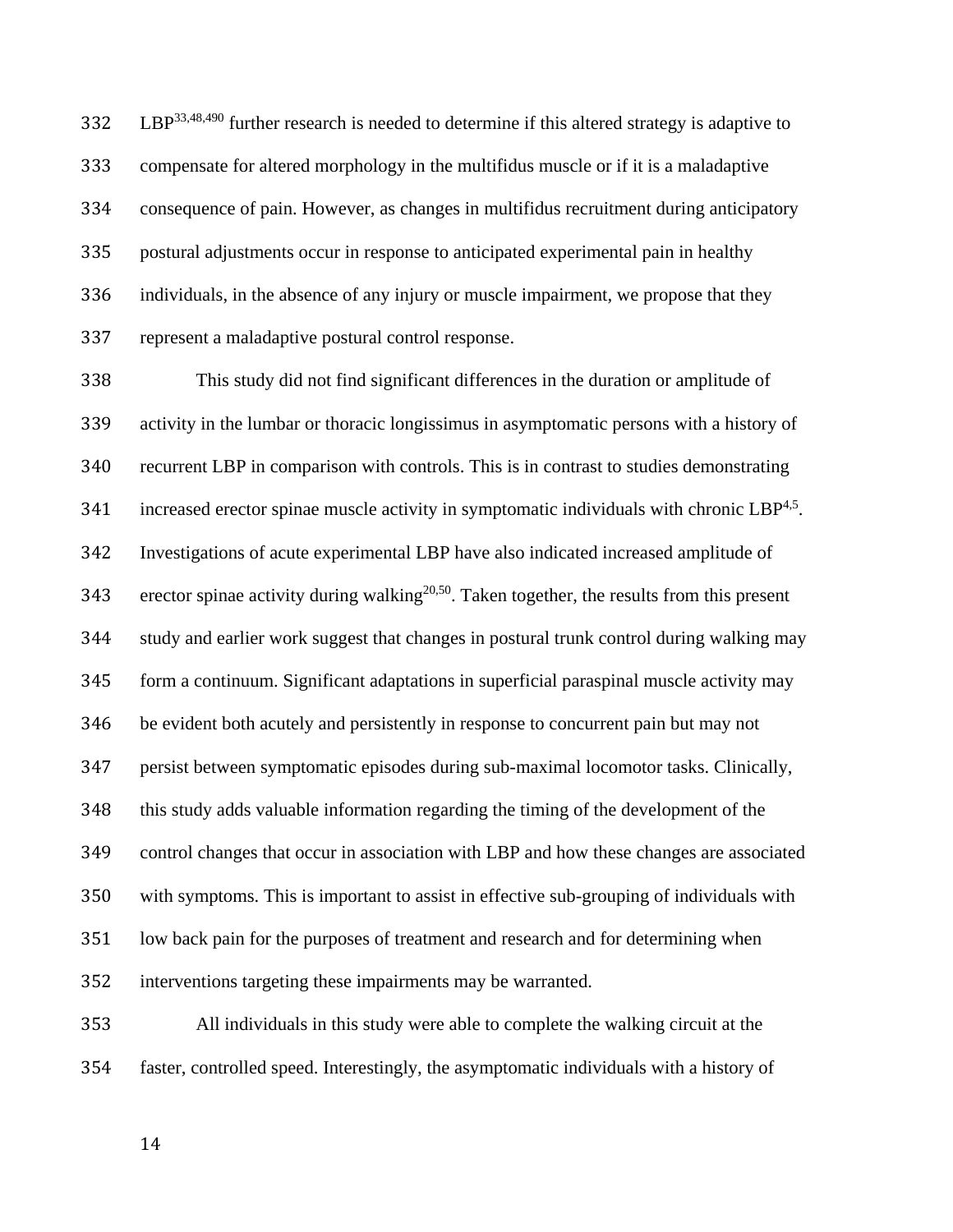recurrent LBP in this study did not have significantly different self-selected locomotor speed than the healthy individuals. This is in contrast with studies investigating steady- state locomotor speed in symptomatic individuals with chronic LBP that have 358 consistently reported slower locomotion in the affected group<sup>3,19,51</sup>. This may be due to a number of factors. Unlike previous studies, the individuals with LBP in the present study were asymptomatic at the time of the data collection. Additionally, participants in this study were in their mid-twenties, whereas those in existing studies are at least a decade older<sup>3,51</sup>. However, they actually reported a longer duration of symptoms than either of the previously cited studies, suggesting that deficits in locomotor speed may be more related to current pain intensity than duration of symptoms.

365 On the whole, the activity of the paraspinal muscles during walking turns is consistent with previous studies investigating steady-state treadmill locomotion in healthy individuals<sup>52,53</sup>. Paraspinal activity during locomotion occurs at initial contact and during the double support phases of the locomotor cycle<sup>4,54-58</sup> and controls spinal flexion 369 and side bending<sup>54-58</sup>. To our knowledge, the only study previously investigating trunk muscle activity during turning reported continuous activity of the erector spinae during 371 180° turns. The authors hypothesized that this activity helped to decelerate forward 372 momentum and balance the trunk over the limb during the turn<sup>49</sup>. The more phasic activity evident in this present research is likely due to the turns in this study being both anticipated and of smaller amplitude. Observing the modulation in the activity in each muscle in response to increasing speed highlighted functional differentiation within the paraspinal group. The deep fibers of lumbar multifidus exhibited the most pronounced changes in response to greater mechanical demand, with an increase in both duration and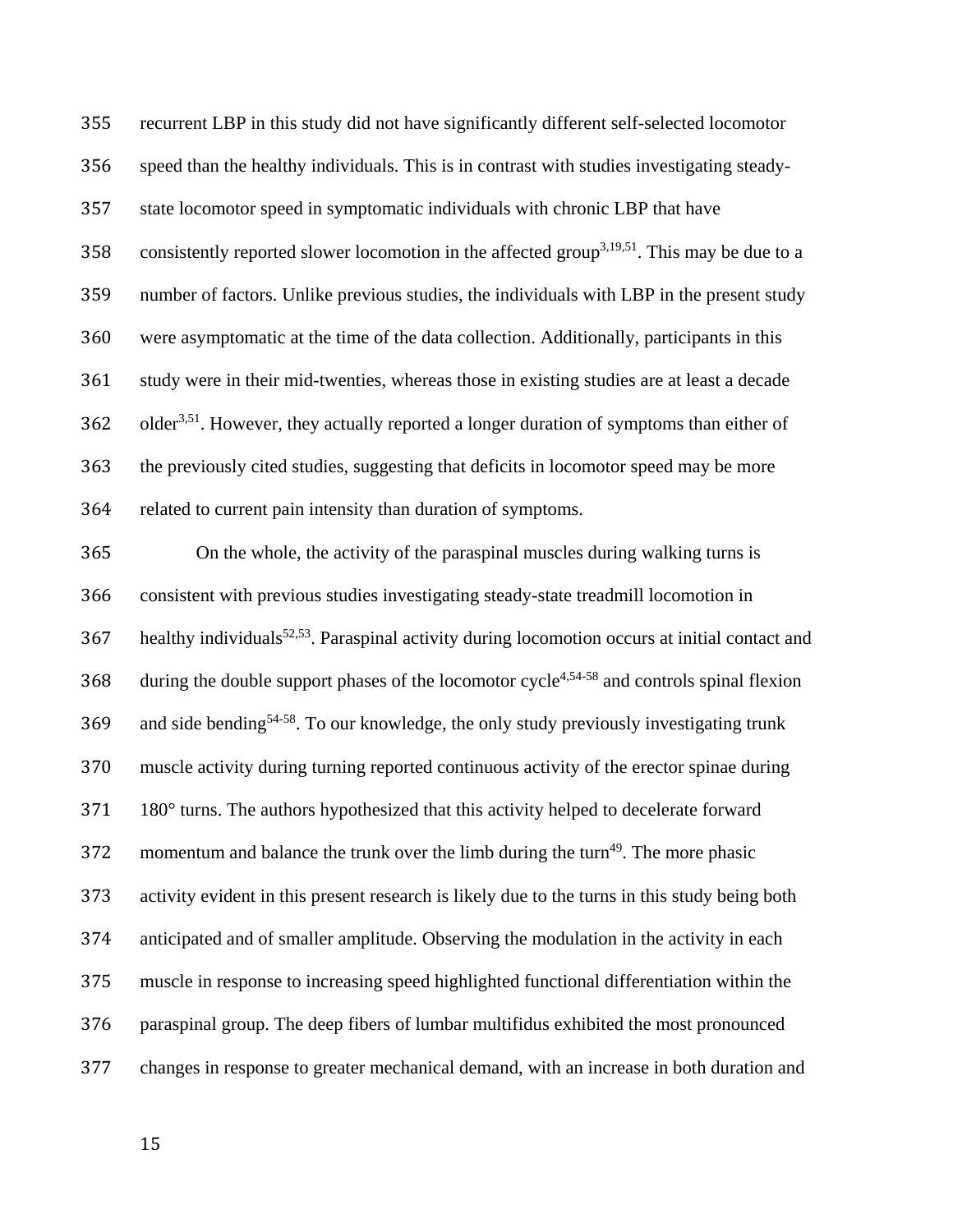amplitude of activity at the faster speed. This is likely a reflection of the unique functional role of these fibers. The very small moment arm of the deepest fascicles of multifidus relative to the segmental axis of rotation in the sagittal plane suggests that the primary function of this portion of multifidus is control of spinal segmental motion via 382 inter-segmental compression, rather than generation of torque<sup>59,60</sup>. As locomotor speed 383 increases, ground reaction forces and, therefore, segmental shear forces increase<sup>57</sup>. The deep fibers of multifidus are ideally suited to control these segmental forces without generating large multi-segmental torques. In contrast, activity in lumbar longissimus was relatively unaffected by speed, while thoracic longissimus exhibited increased duration of 387 activity only. More prolonged thoracic activity may be necessary to decelerate motion of 388 the trunk on the pelvis at initial contact at the faster speed<sup>55</sup>.

389 It is important to note that further research is necessary to clarify the relationship between altered paraspinal muscle activation in individuals with LBP and altered kinematic postural control strategies, in order to determine the mechanical consequences of changes in muscle activation. Additionally, although the integrated profile method of EMG activity onset/offset detection is the most appropriate analysis technique for postural trunk muscle data, like all EMG detection methods it is subject to the characteristics of the EMG signal and the task and must be utilized with careful visual checking to avoid anomalous results.

397 In both groups, increases in walking speed were associated with significant increases in duration of activity in the thoracic longissimus and amplitude of activity in 399 the deep multifidus. However, this study demonstrated for the first time that even between symptomatic episodes, some young individuals with a history of recurrent LBP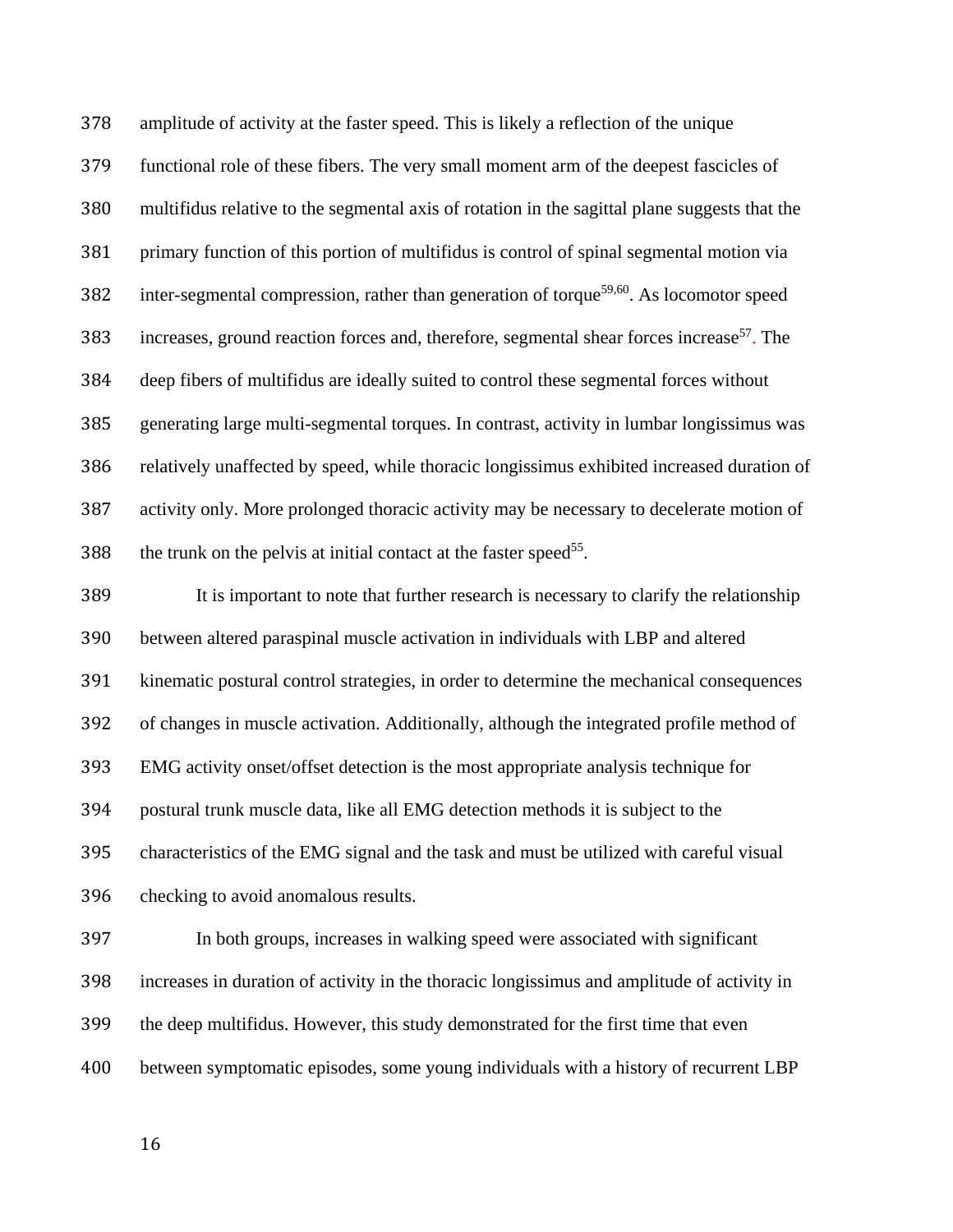demonstrate selectively altered modulation of the duration of deep multifidus activity in

response to changing locomotor demands.

| 404<br>405        | <b>Key Points</b>                                                                          |  |  |  |
|-------------------|--------------------------------------------------------------------------------------------|--|--|--|
| 406               | <b>Findings:</b>                                                                           |  |  |  |
| 407               | In comparison with healthy adults, young asymptomatic individuals with a history of        |  |  |  |
| 408               | recurrent low back pain demonstrated altered patterns of recruitment of the deep fibers of |  |  |  |
| 409               | the lumbar multifidus muscle when increasing speed during walking turns.                   |  |  |  |
| 410               |                                                                                            |  |  |  |
| 411               | <b>Implications:</b>                                                                       |  |  |  |
| 412               | This study provides evidence of persistent alteration in the recruitment of lumbar         |  |  |  |
| 413               | multifidus muscle, even between symptomatic episodes of low back pain, and may help        |  |  |  |
| 414               | with the further development of targeted treatment approaches for individuals with low     |  |  |  |
| 415               | back pain.                                                                                 |  |  |  |
| 416               |                                                                                            |  |  |  |
| 417               | <b>Caution:</b>                                                                            |  |  |  |
| 418               | The individuals with a history of low back pain in this study were young and minimally     |  |  |  |
| 419               | disabled. The results may be different in an older or more disabled subject pool.          |  |  |  |
| 420               | Additionally, causality in the relationship between altered multifidus recruitment and     |  |  |  |
| 421               | recurrent low back pain cannot be determined by this study.                                |  |  |  |
| 422<br>423<br>424 |                                                                                            |  |  |  |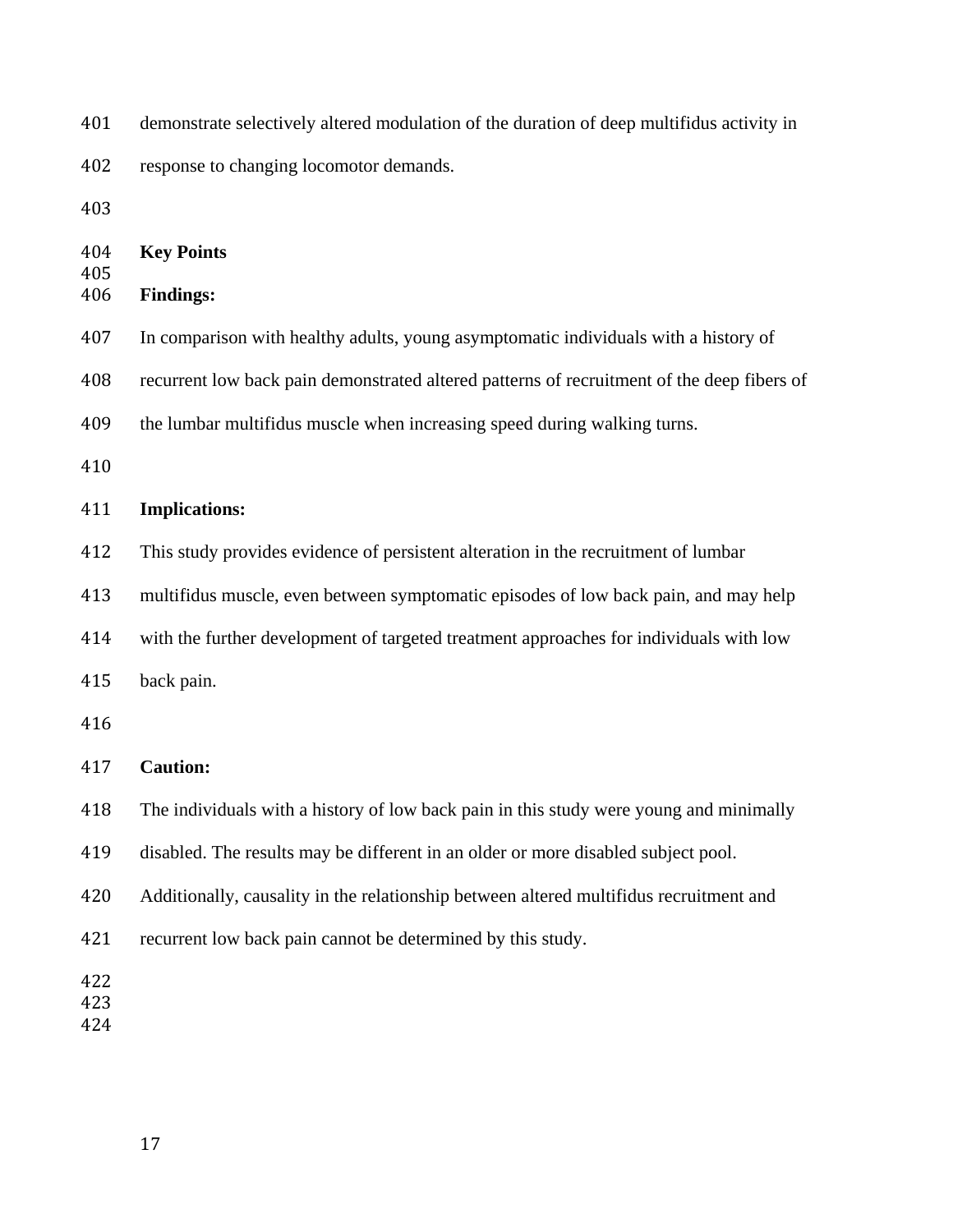| 425 |                   |                                                                                        |  |  |
|-----|-------------------|----------------------------------------------------------------------------------------|--|--|
| 426 | <b>References</b> |                                                                                        |  |  |
| 427 |                   |                                                                                        |  |  |
| 428 | 1.                | Freburger, JK. et al. The rising prevalence of chronic low back pain. Arch Intern      |  |  |
| 429 |                   | Med 2009; 169:251-258.                                                                 |  |  |
| 430 | 2.                | Pengel L, Herbert RD, Maher, C. G. & Refshauge, K. M. Acute low back pain:             |  |  |
| 431 |                   | systematic review of its prognosis. BMJ 2003; August: 1-5.                             |  |  |
| 432 | 3.                | Lamoth, C. J. C., Meijer, O. G., Daffertshofer, A., Wuisman, P. I. J. M. & Beek, P.    |  |  |
| 433 |                   | J. Effects of chronic low back pain on trunk coordination and back muscle activity     |  |  |
| 434 |                   | during walking: changes in motor control. Eur Spine J 2005; 15: 23–40.                 |  |  |
| 435 | 4.                | van der Hulst, M. et al. Back muscle activation patterns in chronic low back pain      |  |  |
| 436 |                   | during walking: a 'guarding' hypothesis. Clin J Pain 2010; 26: 30–37.                  |  |  |
| 437 | 5.                | Vogt, L., Pfeifer, K. & Banzer, W. Neuromuscular control of walking with chronic       |  |  |
| 438 |                   | low-back pain. Man Ther 2003; 8: 21–28.                                                |  |  |
| 439 | 6.                | Stanton, T. R., Latimer, J., Maher, C. G. & Hancock, M. J. How do we define the        |  |  |
| 440 |                   | condition 'recurrent low back pain'? A systematic review. Eur Spine J 2009; 19:        |  |  |
| 441 |                   | 533-539.                                                                               |  |  |
| 442 | 7.                | Wasiak, R., Kim, J. & Pransky, G. Work disability and costs caused by recurrence       |  |  |
| 443 |                   | of low back pain: longer and more costly than in first episodes. Spine 2006; 31:       |  |  |
| 444 |                   | 219-225.                                                                               |  |  |
| 445 | 8.                | MacDonald, D., Moseley, G. L. & Hodges, P. W. Why do some patients keep                |  |  |
| 446 |                   | hurting their back? Evidence of ongoing back muscle dysfunction during remission       |  |  |
| 447 |                   | from recurrent back pain. Pain 2009; 142: 183-188.                                     |  |  |
| 448 | 9.                | Seay, J. F., Van Emmerik, R. E. A. & Hamill, J. Influence of low back pain status      |  |  |
| 449 |                   | on pelvis-trunk coordination during walking and running. Spine 2011; 36: E1070–        |  |  |
| 450 |                   | E1079.                                                                                 |  |  |
| 451 | 10.               | Seay, J. F., Van Emmerik, R. E. A. & Hamill, J. Low back pain status affects           |  |  |
| 452 |                   | pelvis-trunk coordination and variability during walking and running. Clin             |  |  |
| 453 |                   | Biomech 2011; 26: 572-578.                                                             |  |  |
| 454 | 11.               | Henry, S. M., Hitt, J. R., Jones, S. L. & Bunn, J. Y. Decreased limits of stability in |  |  |
| 455 |                   | response to postural perturbations in subjects with low back pain. Clin Biomech        |  |  |
| 456 |                   | 2006; 21: 881-892.                                                                     |  |  |
| 457 | 12.               | Jones, S. L., Hitt, J. R., DeSarno, M. J. & Henry, S. M. Individuals with non-         |  |  |
| 458 |                   | specific low back pain in an active episode demonstrate temporally altered torque      |  |  |
| 459 |                   | responses and direction-specific enhanced muscle activity following unexpected         |  |  |
| 460 |                   | balance perturbations. Exp Brain Res 2012; 221: 413-426.                               |  |  |
| 461 | 13.               | Radebold, A., Cholewicki, J., Panjabi, M. M. & Patel, T. C. Muscle response            |  |  |
| 462 |                   | pattern to sudden trunk loading in healthy individuals and in patients with chronic    |  |  |
| 463 |                   | low back pain. Spine 2000; 25: 947–954.                                                |  |  |
| 464 | 14.               | Silfies, S. P., Mehta, R., Smith, S. S. & Karduna, A. R. Differences in feedforward    |  |  |
| 465 |                   | trunk muscle activity in subgroups of patients with mechanical low back pain.          |  |  |
| 466 |                   | Arch Phys Med Rehabil 2009; 90: 1159-1169.                                             |  |  |
| 467 | 15.               | Macintosh, J. & Bogduk, N. 1987 Volvo Award in Basic Science: The                      |  |  |
| 468 |                   | Morphology of the Lumbar Erector Spinae. Spine 1987; 12: 658–666.                      |  |  |
| 469 | 16.               | MacDonald, D. A., Lorimer Moseley, G. & Hodges, P. W. The lumbar multifidus:           |  |  |
| 470 |                   | Does the evidence support clinical beliefs? Man Ther 2006; 11: 254–263.                |  |  |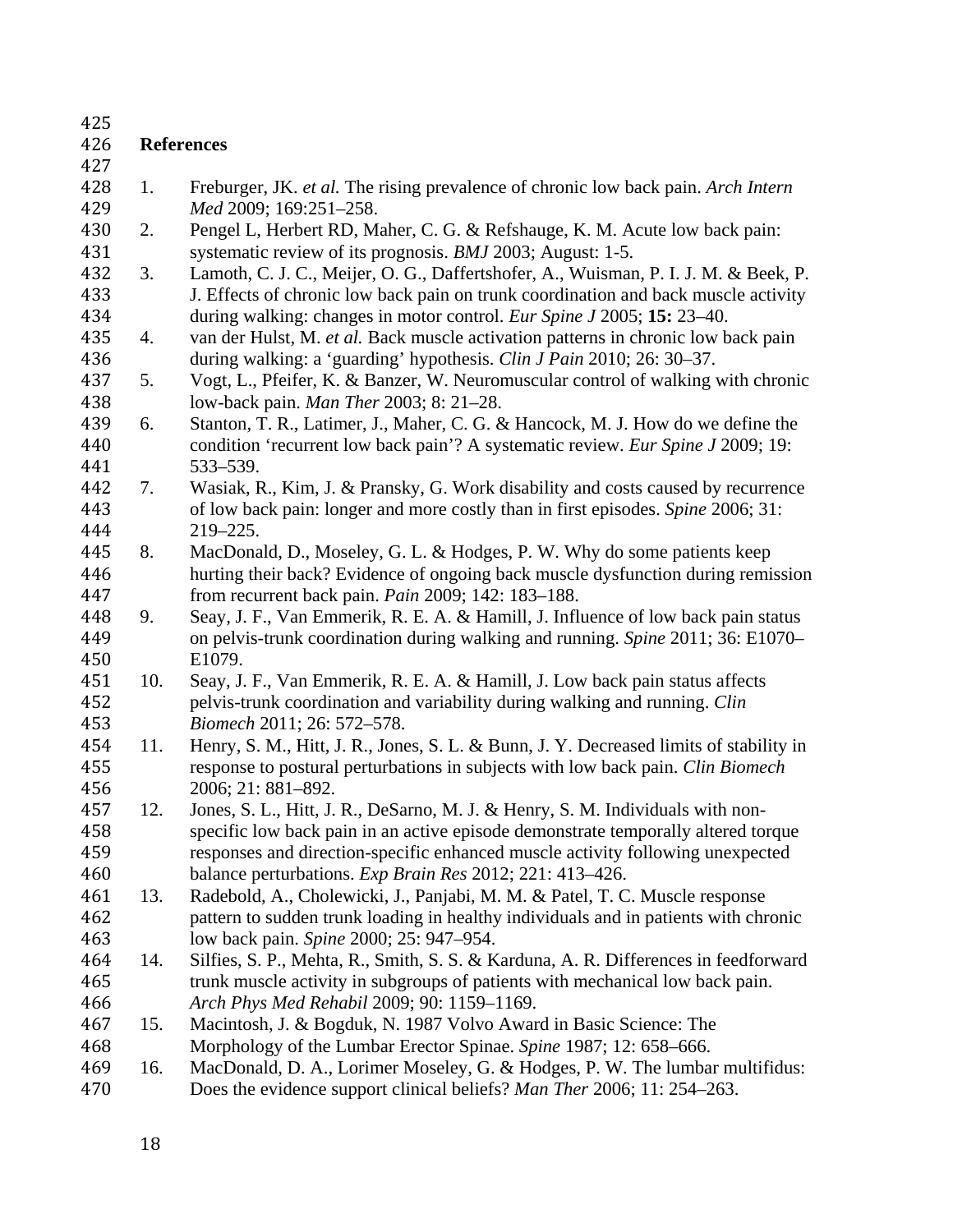| 471 | 17. | Macintosh, J., Valencia, F., Bogduk, N. & Munro, R. The morphology of the            |
|-----|-----|--------------------------------------------------------------------------------------|
| 472 |     | human lumbar multifidus. Clin Biomech 1986: 196-204.                                 |
| 473 | 18. | MacDonald, D., Moseley, G. L. & Hodges, P. W. People with recurrent low back         |
| 474 |     | pain respond differently to trunk loading despite remission from symptoms. Spine     |
| 475 |     | 2010; 35: 818-824.                                                                   |
| 476 | 19. | Lamoth, C. J. C., Daffertshofer, A., Meijer, O. G. & Beek, P. J. How do persons      |
| 477 |     | with chronic low back pain speed up and slow down? Trunk–pelvis coordination         |
| 478 |     | and lumbar erector spinae activity during gait. Gait Posture 2006; 23: 230–239.      |
| 479 | 20. | Arendt-Nielsen, L., Graven-Nielsen, T., Svarrer, H. & Svensson, P. The influence     |
| 480 |     | of low back pain on muscle activity and coordination during gait: a clinical and     |
| 481 |     | experimental study. Pain 1996; 64: 231-240.                                          |
| 482 | 21. | van der Hulst, M. et al. Back muscle activation patterns in chronic low back pain    |
| 483 |     | during walking: a 'guarding' hypothesis. Clin J Pain 2010; 26: 30–37.                |
| 484 | 22. | Stokes, I., Henry, S. & Single, R. Surface EMG electrodes do not accurately record   |
| 485 |     | from lumbar multifidus muscles. Clin Biomech 2003; 18: 9-13.                         |
| 486 | 23. | Merletti, R. & Farina, D. Analysis of intramuscular electromyogram signals.          |
| 487 |     | Philos Trans A Math Phys Eng Sci 2009; 367: 357-368.                                 |
| 488 | 24. | Solomonow, M. et al. Surface and wire EMG crosstalk in neighbouring muscles. J       |
| 489 |     | Electromyogr Kinesiol 1994; 4: 131-142.                                              |
| 490 | 25. | Hof, A. L., Elzinga, H., Grimmius, W. & Halbertsma, J. P. K. Speed dependence        |
| 491 |     | of averaged EMG profiles in walking. Gait Posture 2002; 16: 78-86.                   |
| 492 | 26. | Akram, S. B., Frank, J. S. & Fraser, J. Effect of walking velocity on segment        |
| 493 |     | coordination during pre-planned turns in healthy older adults. Gait Posture 2010;    |
| 494 |     | 32: 211-214.                                                                         |
| 495 | 27. | Taylor, M. J. D., Dabnichki, P. & Strike, S. C. A three-dimensional biomechanical    |
| 496 |     | comparison between turning strategies during the stance phase of walking. Hum        |
| 497 |     | Movt Sci 2005; 24: 558-573.                                                          |
| 498 | 28. | Hill, J. C. & Fritz, J. M. Psychosocial influences on low back pain, disability, and |
| 499 |     | response to treatment. Phys Ther 2011; 91: 712-721.                                  |
| 500 | 29. | George, S. Z., Valencia, C. & Beneciuk, J. M. A psychometric investigation of        |
| 501 |     | fear-avoidance model measures in patients with chronic low back pain. J Orthop       |
| 502 |     | Sports Phys Ther 2010; 40: 197-205.                                                  |
| 503 | 30. | Yamada, K. A. et al. The Low Back Activity Confidence Scale (LoBACS):                |
| 504 |     | preliminary validity and reliability. <i>Phys Ther</i> 2011; 91: 1592–1603.          |
| 505 | 31. | Fritz, J. M. & Irrgang, J. J. A comparison of a modified Oswestry low back pain      |
| 506 |     | disability questionnaire and the Quebec back pain disability scale. Phys Ther 2001;  |
| 507 |     | 81: 776-788.                                                                         |
| 508 | 32. | Carlsson, A. M. Assessment of chronic pain. I. Aspects of the reliability and        |
| 509 |     | validity of the visual analogue scale. <i>Pain</i> 1983; 16: 87–101.                 |
| 510 | 33. | Beneck, G. J., Baker, L. L. & Kulig, K. Spectral analysis of EMG using               |
| 511 |     | intramuscular electrodes reveals non-linear fatigability characteristics in persons  |
| 512 |     | with chronic low back pain. J Electromyogr Kinesiol 2013; 23: 70–77.                 |
| 513 | 34. | Smith, J. A. & Kulig, K. Does insertion of intramuscular electromyographic           |
| 514 |     | electrodes alter motor behavior during locomotion? J Electromyogr Kinesiol 2015;     |
| 515 |     | 25: 431-437.                                                                         |
| 516 | 35. | Taylor, M. J. D., Strike, S. C. & Dabnichki, P. Strategies used for unconstrained    |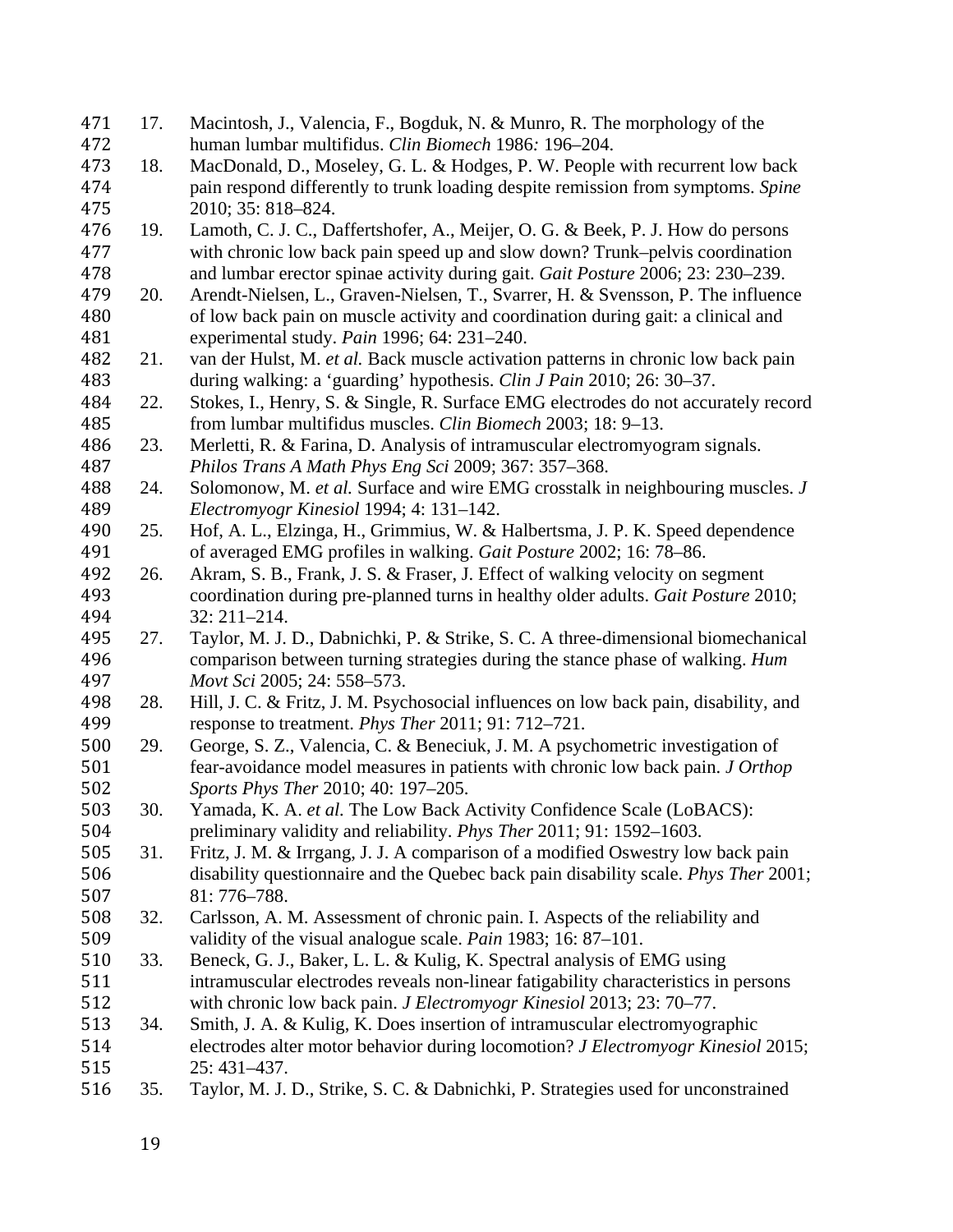| 517 |     | direction change during walking. Percept Mot Skills 2006; 102, 576-588.               |
|-----|-----|---------------------------------------------------------------------------------------|
| 518 | 36. | Allison, G. T. Trunk muscle onset detection technique for EMG signals with ECG        |
| 519 |     | artefact. J Electromyogr Kinesiol 2003; 13: 209-216                                   |
| 520 | 37. | Santello, M. & McDonagh, M. J. The control of timing and amplitude of EMG             |
| 521 |     | activity in landing movements in humans. Exp. Physiol. 1998; 83: 857–874.             |
| 522 | 38. | Allison, G. T. & Henry, S. M. The influence of fatigue on trunk muscle responses      |
| 523 |     | to sudden arm movements, a pilot study. Clin Biomech 2002; 17: 414-417.               |
| 524 | 39. | Cowan, S., Bennell, K. & Hodges, P. The test-retest reliability of the onset of       |
| 525 |     | concentric and eccentric vastus medialis obliquus and vastus lateralis                |
| 526 |     | electromyographic activity in a stair stepping task. Phys Ther Sport 2000; 1: 129–    |
| 527 |     | 136.                                                                                  |
| 528 | 40. | Hodges, P. W. & Bui, B. H. A comparison of computer-based methods for the             |
| 529 |     | determination of onset of muscle contraction using electromyography.                  |
| 530 |     | Electroencephalogr Clin Neurophysiol 1996; 101: 511–519.                              |
| 531 | 41. | Kiesel, K. B. et al. A comparison of select trunk muscle thickness change between     |
| 532 |     | subjects with low back pain classified in the treatment-based classification system   |
| 533 |     | and asymptomatic controls. J Orthop Sports Phys Ther 2007; 37:596-607.                |
| 534 | 42. | King, M. T. A point of minimal important difference (MID): a critique of              |
| 535 |     | terminology and methods. Expert Review of Pharmacoeconomics & Outcomes                |
| 536 |     | Research 2011; 11: 171-184.                                                           |
| 537 | 43. | Price, D. D., McGrath, P. A., Rafii, A. & Buckingham, B. The validation of visual     |
| 538 |     | analogue scales as ratio scale measures for chronic and experimental pain. Pain       |
| 539 |     | 1983; 17: 45-56.                                                                      |
| 540 | 44. | Yamada, K. A. et al. The Low Back Activity Confidence Scale (LoBACS):                 |
| 541 |     | Preliminary Validity and Reliability. Phys Ther 2011; 91:1592-1603.                   |
| 542 | 45. | D'hooge, R. et al. Altered trunk muscle coordination during rapid trunk flexion in    |
| 543 |     | people in remission of recurrent low back pain. J Electromyogr Kinesiol 2013; 23:     |
| 544 |     | $173 - 181.$                                                                          |
| 545 | 46. | Lamoth, C., Beek, P. & Meijer, O. Pelvis-thorax coordination in the transverse        |
| 546 |     | plane during gait. Gait Posture 2002; 16: 101-114.                                    |
| 547 | 47. | Taylor, N. F., Evans, O. M. & Goldie, P. A. The effect of walking faster on people    |
| 548 |     | with acute low back pain. Eur Spine J 2003; 12: 166-172.                              |
| 549 | 48. | Hides, J. A., Stokes, M. J., Saide, M., Jull, G. A. & Cooper, D. H. Evidence of       |
| 550 |     | lumbar multifidus muscle wasting ipsilateral to symptoms in patients with             |
| 551 |     | acute/subacute low back pain. Spine 1994; 19: 165-172.                                |
| 552 | 49. | Beneck, G. J. & Kulig, K. Multifidus atrophy is localized and bilateral in active     |
| 553 |     | persons with chronic unilateral low back pain. Arch Phys Med Rehabil 2012; 93:        |
| 554 |     | 300-306.                                                                              |
| 555 | 50. | Lamoth, C. J. C. et al. Effects of experimentally induced pain and fear of pain on    |
| 556 |     | trunk coordination and back muscle activity during walking. Clin Biomech 2004;        |
| 557 |     | 19: 551-563.                                                                          |
| 558 | 51. | Lee, C. E., Simmonds, M. J., Etnyre, B. R. & Morris, G. S. Influence of pain          |
| 559 |     | distribution on gait characteristics in patients with low back pain: part 1: vertical |
| 560 |     | ground reaction force. Spine 2007; 32: 1329-1336.                                     |
| 561 | 52. | Thorstensson, A., Carlson, H., Zomlefer, M. R. & Nilsson, J. Lumbar back muscle       |
| 562 |     | activity in relation to trunk movements during locomotion in man. Acta Physiol.       |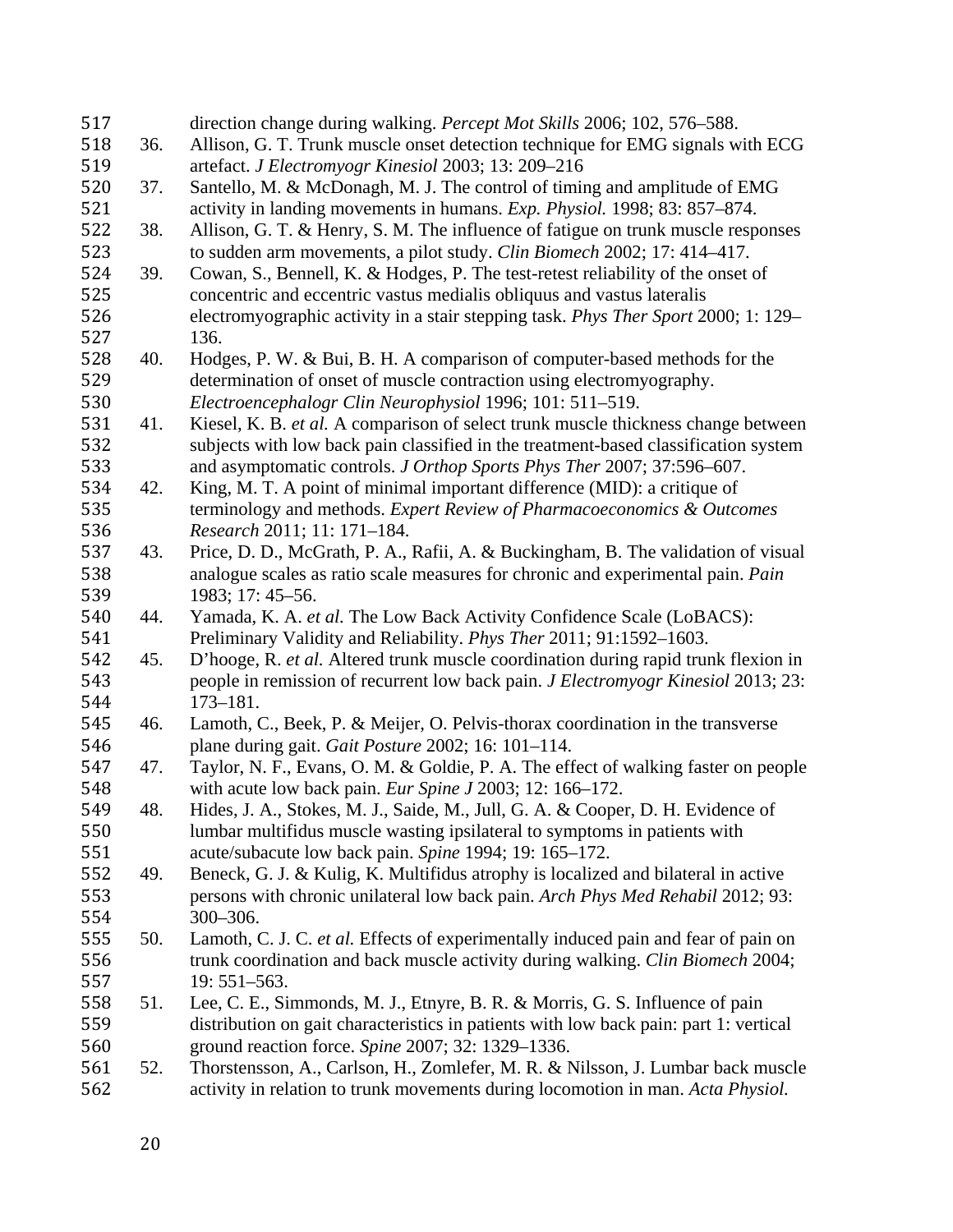| 563 |     | Scand. 1982; 116: 13-20.                                                               |
|-----|-----|----------------------------------------------------------------------------------------|
| 564 | 53. | Saunders, S. W., Rath, D. & Hodges, P. W. Postural and respiratory activation of       |
| 565 |     | the trunk muscles changes with mode and speed of locomotion. Gait Posture 2004;        |
| 566 |     | 20: 280-290.                                                                           |
| 567 | 54. | White, S. G. & McNair, P. J. Abdominal and erector spinae muscle activity during       |
| 568 |     | gait: the use of cluster analysis to identify patterns of activity. Clin Biomech 2002; |
| 569 |     | $17:177 - 184.$                                                                        |
| 570 | 55. | Saunders, S. W., Schache, A., Rath, D. & Hodges, P. W. Changes in three                |
| 571 |     | dimensional lumbo-pelvic kinematics and trunk muscle activity with speed and           |
| 572 |     | mode of locomotion. Clin Biomech 2005; 20: 784-793.                                    |
| 573 | 56. | Thorstensson, A., Carlson, H., Zomlefer, M. R. & Nilsson, J. Lumbar back muscle        |
| 574 |     | activity in relation to trunk movements during locomotion in man. Acta Physiol.        |
| 575 |     | Scand 1982; 116:13-20.                                                                 |
| 576 | 57. | Callaghan, J. P., Patla, A. E. & McGill, S. M. Low back three-dimensional joint        |
| 577 |     | forces, kinematics, and kinetics during walking. Clin Biomech 1999; 14; 203-216.       |
| 578 | 58. | Anders, C. et al. Trunk muscle activation patterns during walking at different         |
| 579 |     | speeds. J Electromyogr Kinesiol 2007; 17: 245–252.                                     |
| 580 | 59. | Ward, S. R. et al. Architectural Analysis and Intraoperative Measurements              |
| 581 |     | Demonstrate the Unique Design of the Multifidus Muscle for Lumbar Spine                |
| 582 |     | Stability. J Bone Joint Surg Am 2009; 91: 176-185.                                     |
| 583 | 60. | Bogduk, N. et al. A universal model of the lumbar back muscles in the upright          |
| 584 |     | position. Spine 1992; 17; 897-913.                                                     |
| 585 |     |                                                                                        |
| 586 |     |                                                                                        |
| 587 |     |                                                                                        |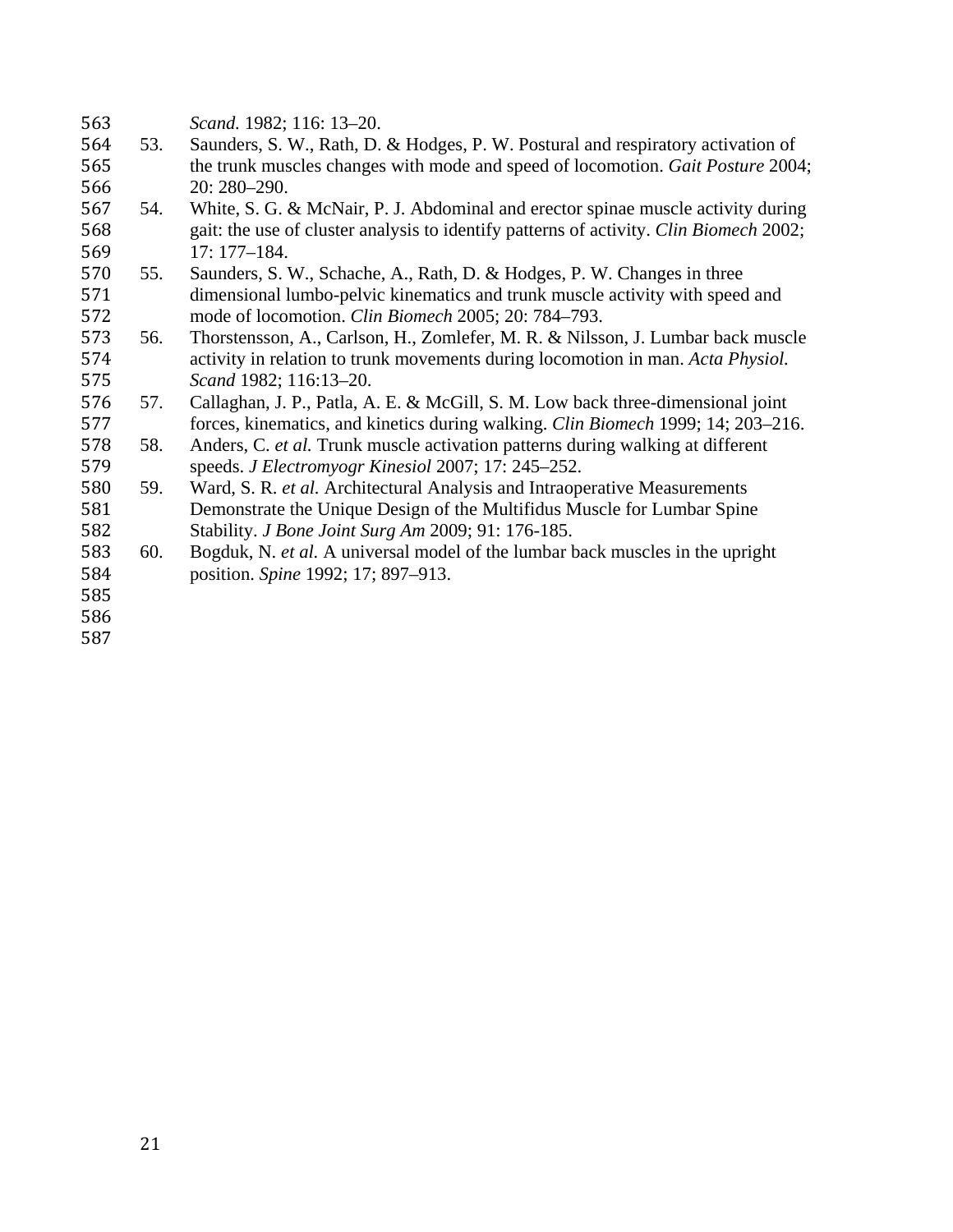|     |                                                                                | <b>CTRL</b><br>$N = 14$ <sup>*</sup> | <b>RLBP</b><br>$N = 14$ <sup>*</sup> | p    |
|-----|--------------------------------------------------------------------------------|--------------------------------------|--------------------------------------|------|
|     | Age (years)                                                                    | $24.5 \pm 1.75$                      | $26.5 \pm 4.75$                      | .068 |
|     | Height $(m)$                                                                   | $1.73 \pm 0.05$                      | $1.73 \pm 0.09$                      | .664 |
|     | Mass (kg)                                                                      | $66.68 \pm 14.97$                    | $67.70 \pm 23.42$                    | .152 |
|     | PAS score (MET-time)                                                           | $47.60 \pm 5.00$                     | $48.20 \pm 7.55$                     | .470 |
| 589 | $CTRL = control group$ ; $RLBP = recurrent low back pain group$ ; *both groups |                                      |                                      |      |
| 590 | comprised 8 females, 6 males                                                   |                                      |                                      |      |
| 501 |                                                                                |                                      |                                      |      |

## 588 **TABLE 1**. Participant demographics (median  $\pm$  inter-quartile range)

591 

 $590$ 

592 

593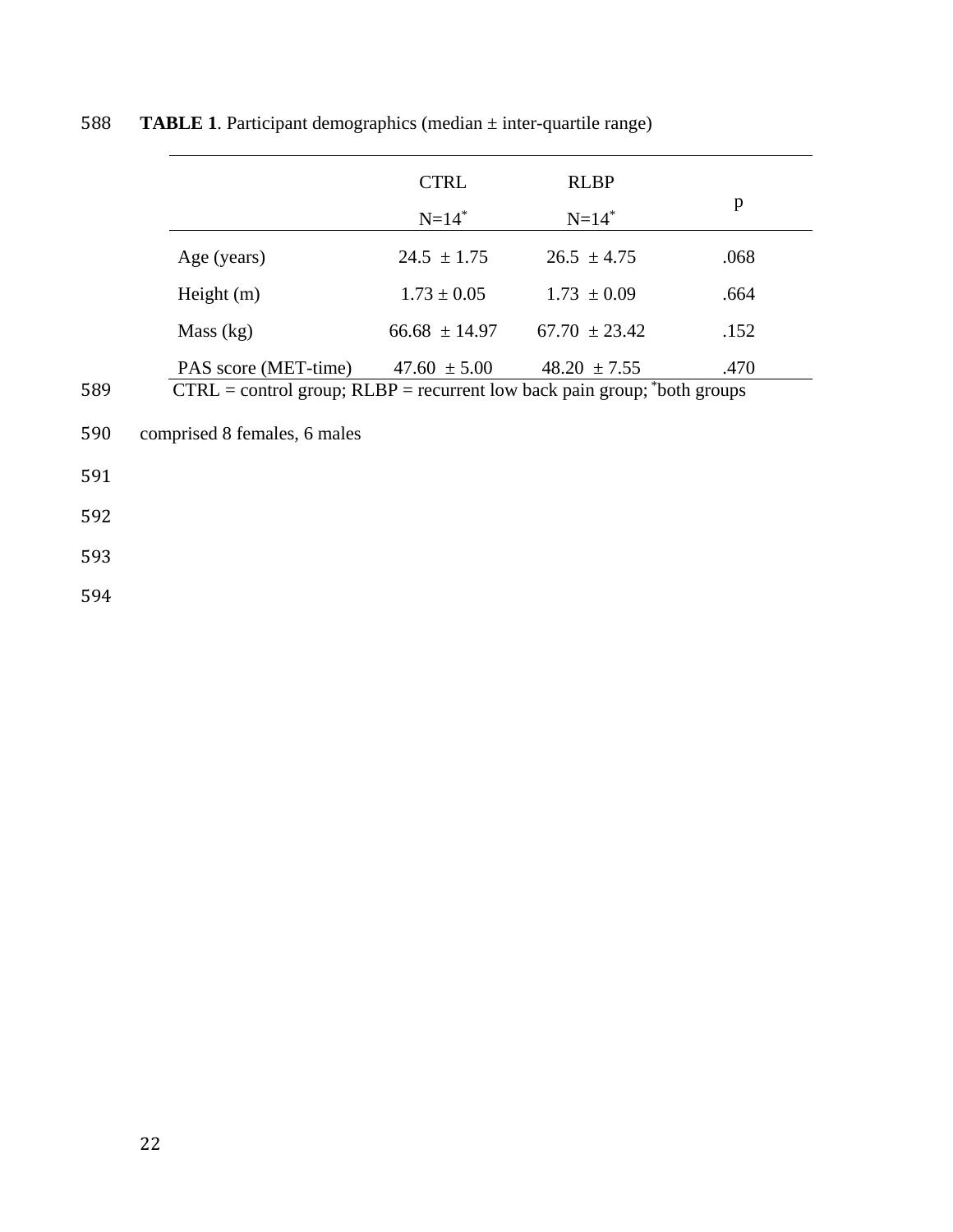| 595 | <b>FIGURE 1A &amp; B.</b> Frontal plane schematic of the deep fibers of the lumbar multifidus, |
|-----|------------------------------------------------------------------------------------------------|
| 596 | lumbar longissimus and thoracic longissimus muscles; FIGURE 1C. Axial ultrasound               |
| 597 | images (transverse plane projections) showing location of electrode placements at L4           |
| 598 | (deep multifidus and lumbar longissimus) and T10 (thoracic longissimus), $SP =$ spinous        |
| 599 | process. The locations of asterisks on figure 1 (a) and (b) correspond to the level of         |
| 600 | electrode insertions shown also as asterisks in figure 1 (c). Note that all insertions were    |
| 601 | made on the same side, but are shown here on different sides for clarity.                      |



- 
- 
- 
- 
-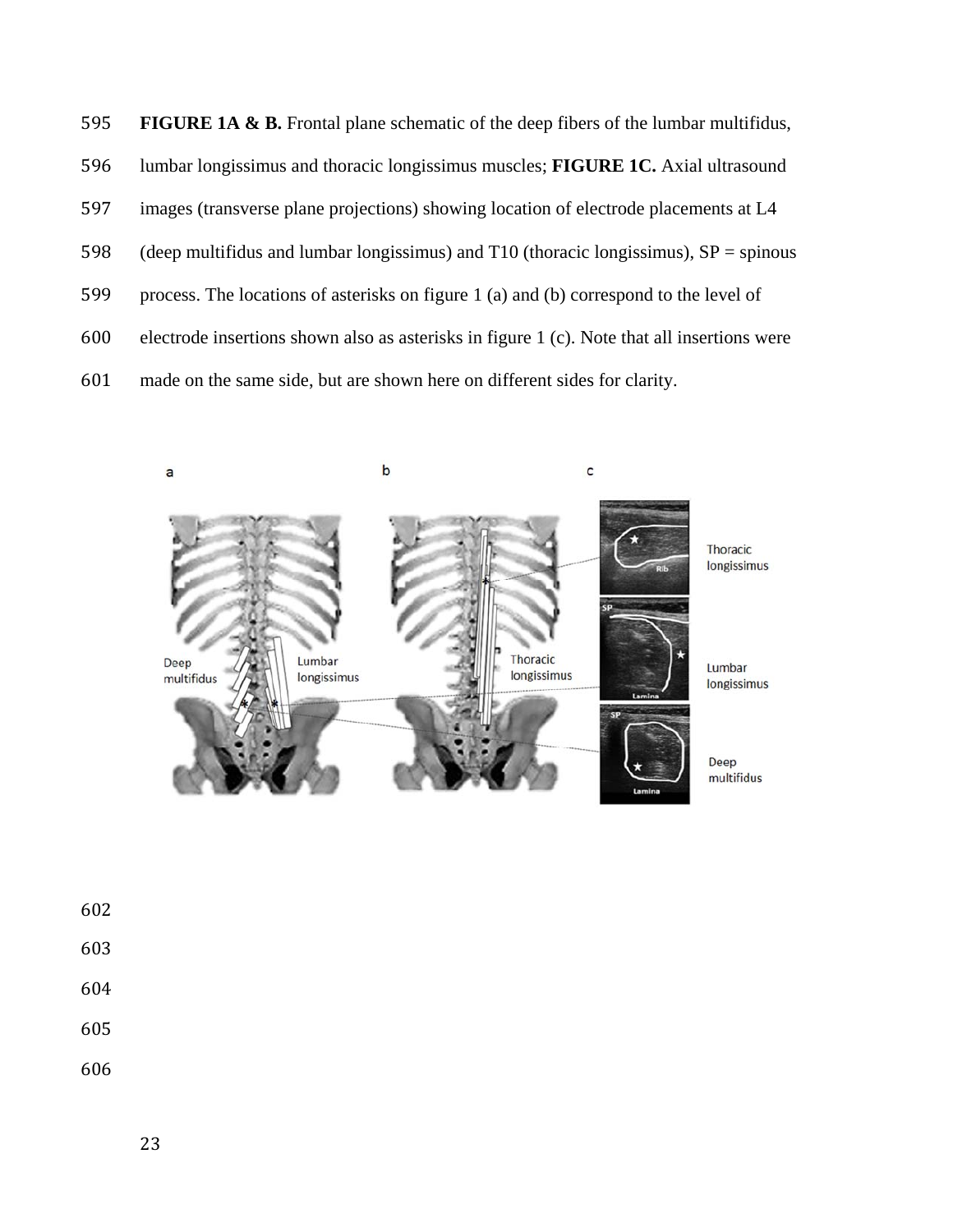**FIGURE 2A***.* Walking circuit, set up for participant instrumented on the left side, with turning area for the ipsilateral pivot turn indicated; **FIGURE 2B***.* Stride cycle of an ipsilateral pivot turn, commencing with the initial contact of the foot ipsilateral to the turn direction. Participant instrumented on the left side and therefore turning towards the right. 

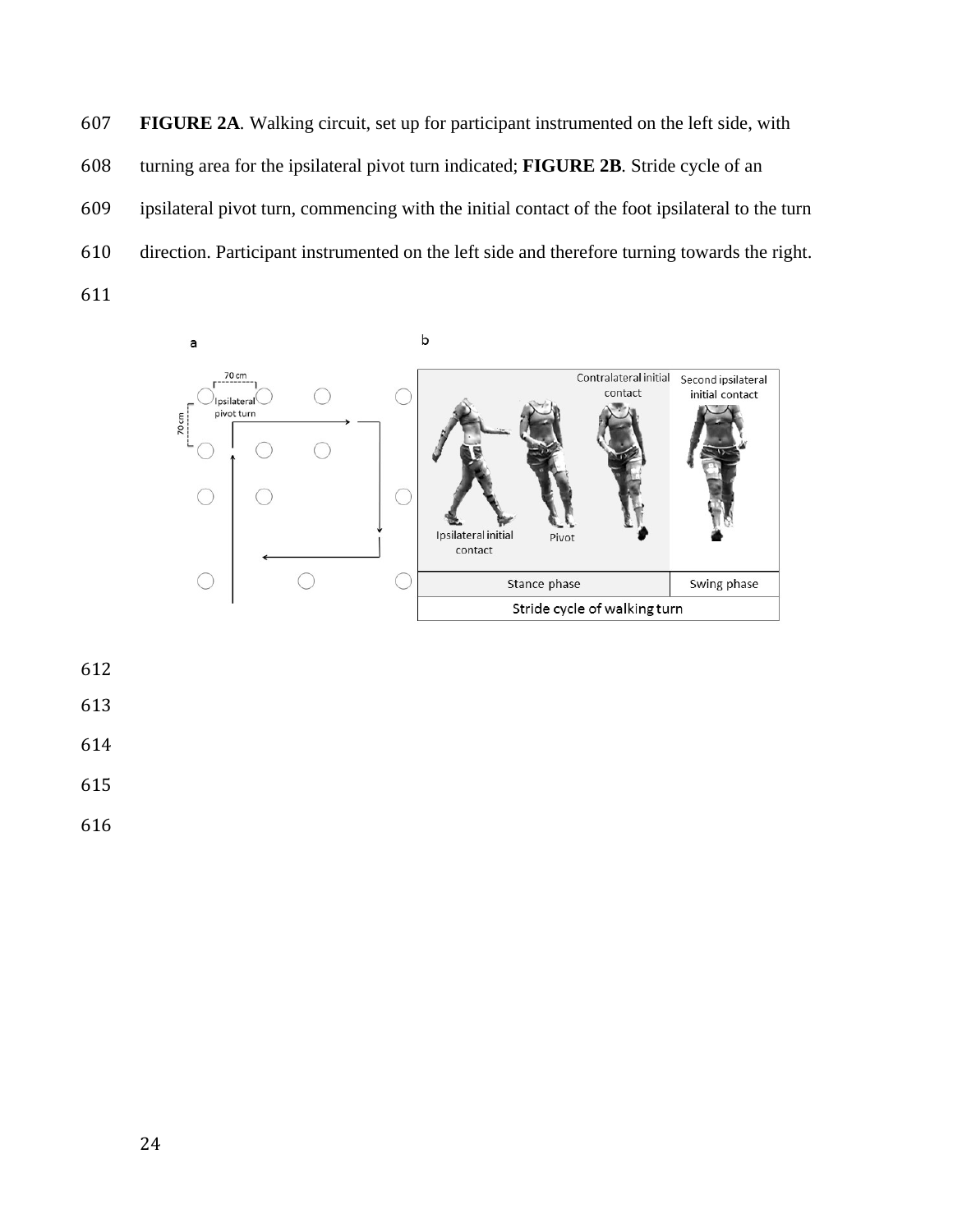**FIGURE 3***.* Exemplar EMG signals from one representative participant demonstrating primary patterns of muscle activity (individual trial, bandpass filtered and rectified signal, 619 Ipsi IC = initial contact of the limb ipsilateral to the turning direction, Contra IC and 620 dashed line = initial contact of the limb contralateral to the turning direction,  $DM = deep$ 621 fibers of multifidus, LES = lumbar longissimus, TES = thoracic longissimus). Nineteen of the 28 participants exhibited this clear primary pattern of biphasic bursts of activity in all three muscles, beginning just prior to ipsilateral and contralateral initial contact. All 28 participants demonstrated this pattern of activity in the deep multifidus, and all participants except one also had activity at ipsilateral and contralateral initial contact in the lumbar longissimus. Six participants had a more unilateral pattern of TES activation, evident by a lack of activity at initial contact of the foot on the same side as the EMG instrumentation.



Stride cycle of turn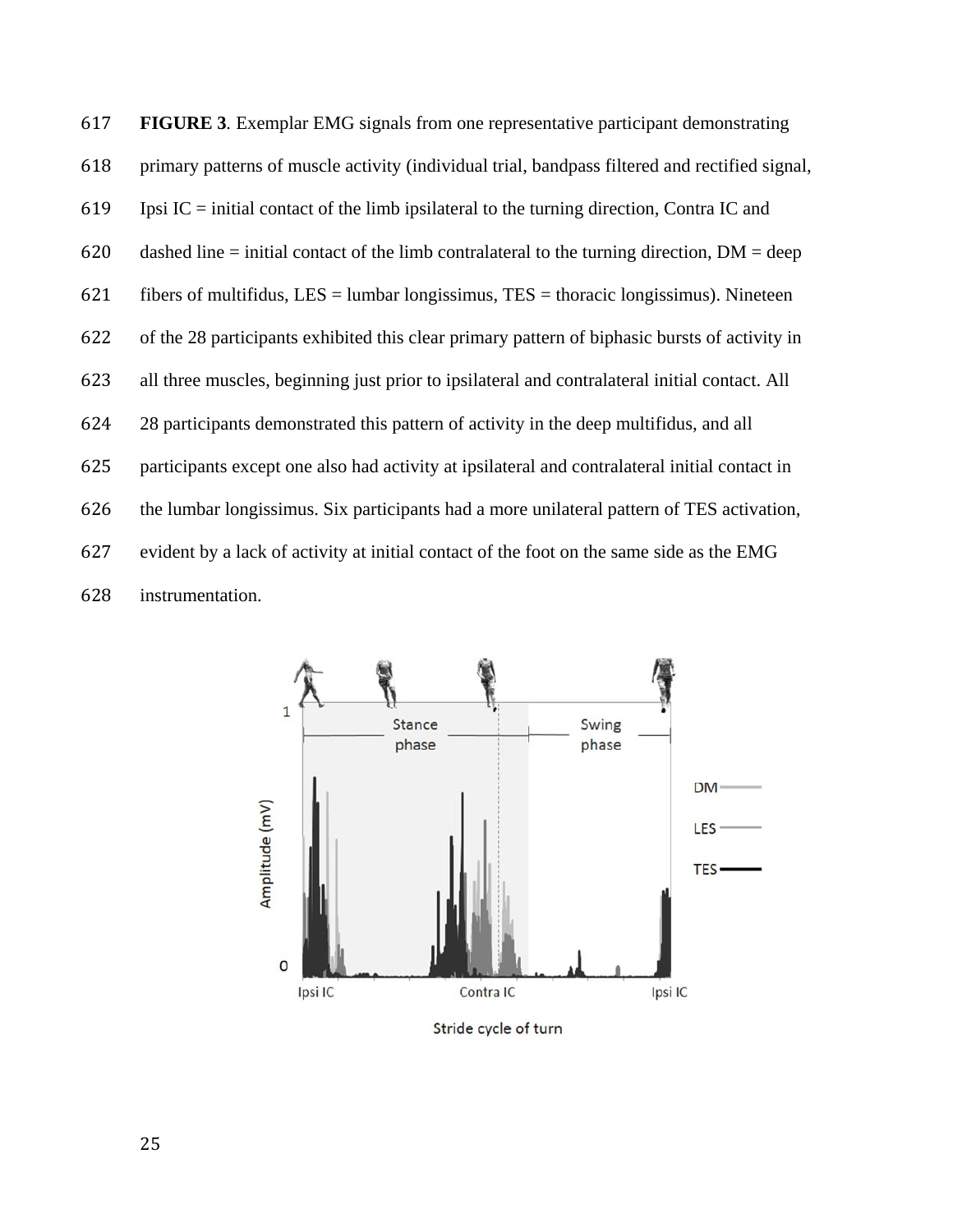

- 
- 

 **FIGURE 4A***.* Duration of multifidus activity as a percentage of stance and swing phases at the self-selected speed (SELF) and fast speed (FAST) in healthy participants (CTRL) and individuals with a history of recurrent low back pain (RLBP). Error bars indicated standard deviation. \* Indicates significant interaction between speed and group. **FIGURE 4B***.* Individual change in the duration of deep multifidus activity from the self-selected to the fast walking speed across the stride cycle. The standard error of the measurement (SEM) is outlined in gray. Nine of the fourteen individuals in the back pain group had a decrease in the duration of deep multifidus activity that exceeded the SEM (the measurement error) compared with only three individuals in the control group.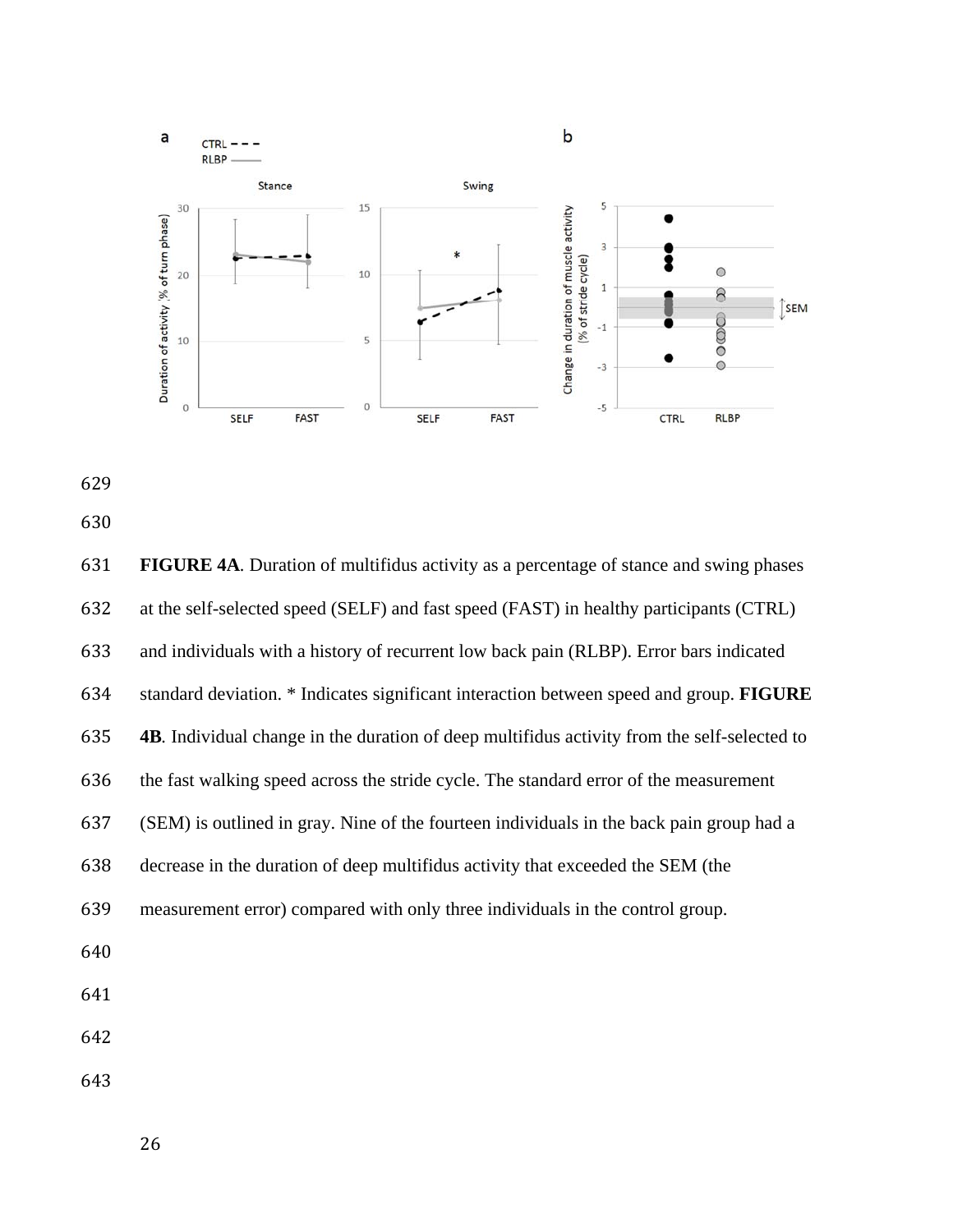**FIGURE 5***.* Average duration of lumbar longissimus and thoracic longissimus activity during stance and swing phases at the self-selected speed (SELF) and fast speed (FAST) in healthy participants (CTRL) and individuals with a history of recurrent low back pain (RLBP). \* Indicates significant main effect of speed, but magnitude of change was smaller than the SEM. \*\* Indicates significant main effect of speed, with an extent of change that was larger than the SEM.